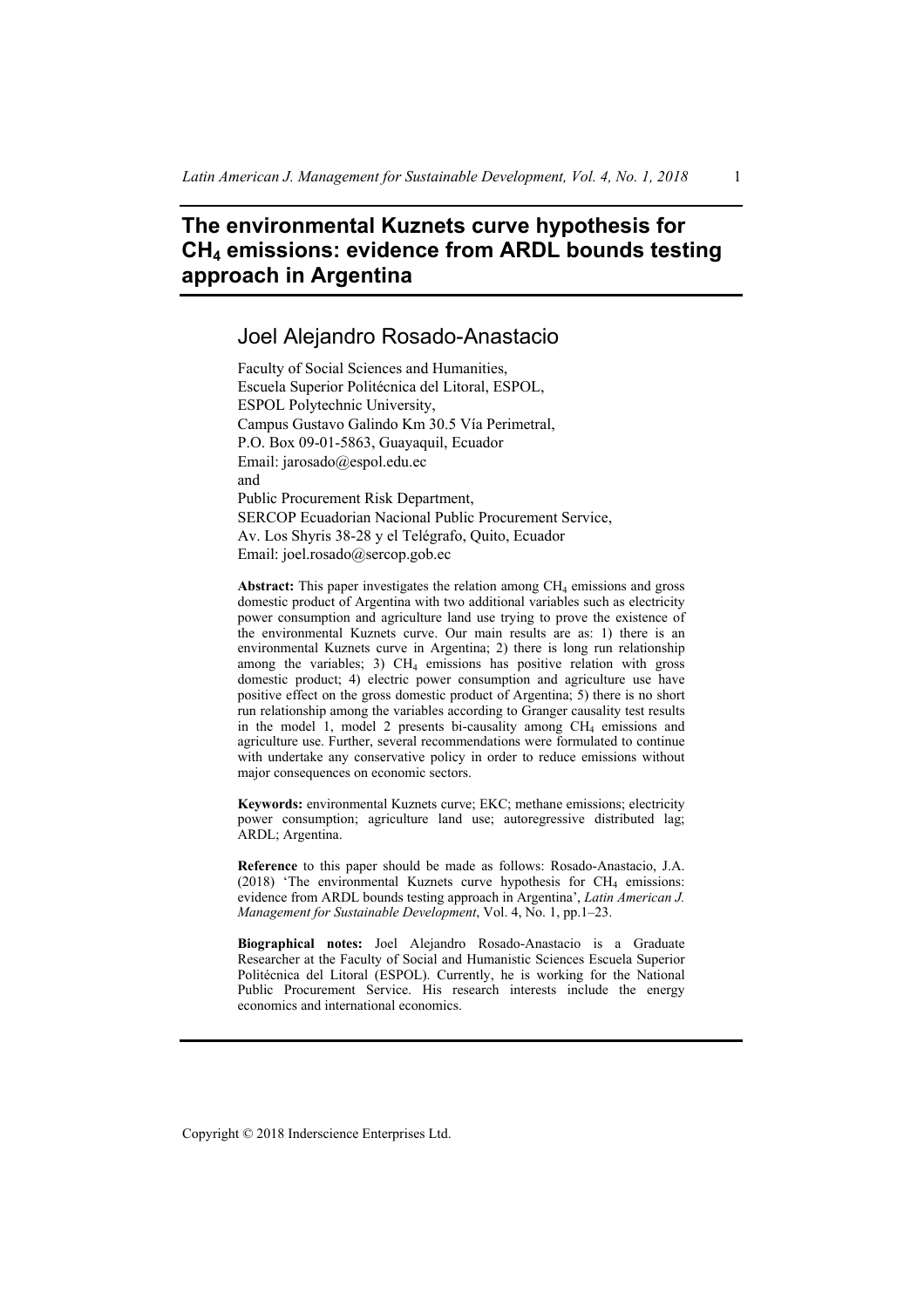#### **1 Introduction**

Climate change characterised by global warming has already had observable impact on the ecological system and human society (Alley et al., 2003). This warming trend is expected to continue in the forthcoming decades and would impose even more significant impact on ecosystem and human society (IPCC, 2013). There are several contributions in which the positive and significant relationship between environmental degradation and economic growth is defined, and within this field the environmental Kuznets curve (EKC) has been prevalent in the work of several researchers. It is subject of constant discussion, the election of the proxy variable that replaces the environmental degradation on EKC estimations. There are several studies in which carbon dioxide  $(CO<sub>2</sub>)$ , nitrous oxide  $(N_2O)$  emissions are used, however, there are limited contributions that use methane (CH4). Based on this, we propose to cover the existing literature, imposing as main variation the choice of the dependent variable  $(CH<sub>4</sub>$  emissions) that within the theoretical framework of the EKC has been widely covered by  $CO_2$  emissions, N<sub>2</sub>O emissions and other polluting gases. Modern intensive farming, which heavily depends on chemical fertiliser application and irrigation, is the single largest source of  $CH<sub>4</sub>$ emissions (IPCC, 2014; FAO, 2016).

 $CH<sub>4</sub>$  emissions are the second biggest greenhouse gas (GHG) emissions in the world (IPCC, 2014) and they are generated, principally, because of agriculture and livestock farming activities. Argentina is one of the biggest producers of meat in the region (Obschatko et al., 2015) with around 51 million of cattle. Agriculture is the third principal economic activity with around 10% of the total gross domestic product.

Argentina has greatly improved its record of economic growth and poverty since the 2001 financial crisis, although development has not always been sustainable and friendly to the environment (World Bank, 2016). The Argentine economy, one of the largest in Latin America, is endowed with valuable natural resources. During the last decade, the economy grew steadily, more people managed to enter the middle class, and inequality decreased. The background of the country in environmental management is varied. The loss of forest cover remains a challenge (representing 9.7% of the country's surface in 2015, compared to 12.5% in 1990), and this is mainly due to the continued expansion of agriculture to industrial scale.

GHG emissions have increased steadily in Argentina and the energy sector has become the single largest contributor. Emissions from the energy sector represent 43% of total GHG emissions; the agricultural sector, land use change and forestry make up almost half of total emissions in Argentina (CAIT, 2017). In the country, thermal energy prevails (60% of the total), followed by hydroelectricity (35%). The sectors of transport, industrial residence consume each approximately 26% of the total energy. In the case of Argentina, there is a strong stance from environmental organisations that demand more stringent reduction targets for agricultural GHG emissions (Iñigo-Carrera, 2017) and the prescriptions of obligatory climate protection programs with corresponding measures for agriculture (Secretaría de Ambiente y Desarrollo Sustentable, 2017). Argentine' demand for energy has grown per year, because of that, it is expected that energy demand will continue to grow in the future in parallel to country's economic growth, for this reason has included the consumption of electricity within this study.

Thus, there is the need to explore the joint behaviour between economic growth and  $CH<sub>4</sub>$  emissions in order to establish energy and agricultural policies that strike a balance between economic growth and environmental prosperity (Narayan and Narayan, 2010).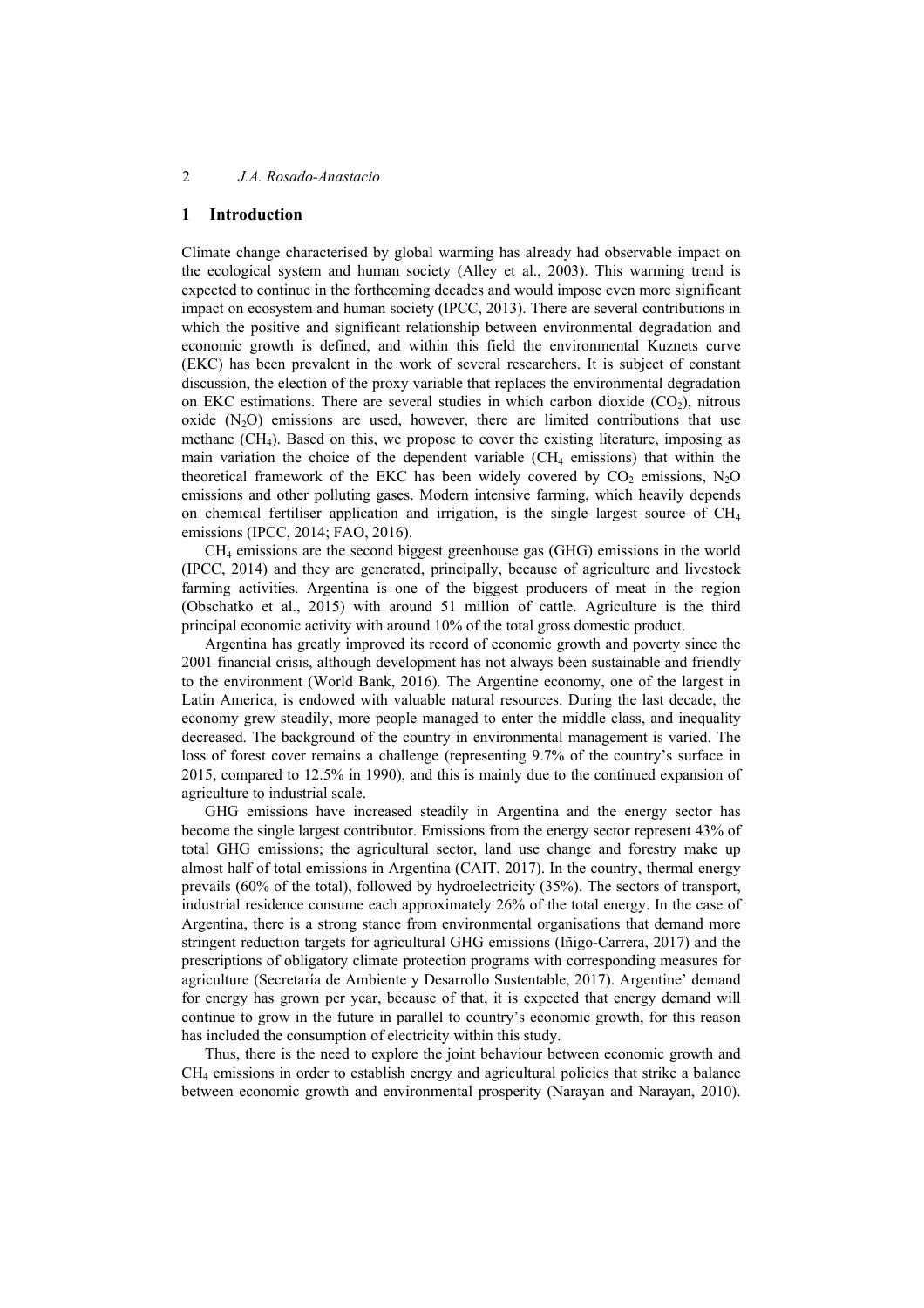The framework of analysis is by testing the EKC hypothesis. The EKC hypothesis asserts that as national or regional output increases, GHG emissions increase until a threshold level of output is reached, after which emissions decline and environmental conditions improve. The testing approach consists of estimating autoregressive distributive lag (ARDL) bounds and cointegration models. The ARDL approach has been used in similar settings to test the EKC hypothesis; for example, it was used to analyse the potential of renewable energy sources in reducing the impact of GHG emissions in Turkey (Bölük and Mert, 2015) and examining the impacts of income, energy consumption and population growth on carbon dioxide  $(CO<sub>2</sub>)$  emissions in India, Indonesia and China (Soytas and Sariab 2009).

This document establishes as a main assumption that there is a causal relationship between methane emissions and economic growth (measured through the gross domestic product), evidently their relationship is limited to our findings through empirical evidence. Our idea to establish this relationship is subject to the fact that agricultural activities provoke the increase of methane emissions (Mosier et al., 1998; Yan et al., 2009), in turn there is a significant contribution of agricultural activities to economic growth (Diao, 2010), therefore, the fact that agricultural activities affect the economic growth establishes a connection between economic growth and methane emissions.

As previously understood, both the electric consumption (ELC) and agricultural development in Argentina have an impact on environmental degradation and economic growth, therefore, those are the reasons that motivate us to study the Argentinian case and found the existence of an EKC for the period of 1970 to 2012.

There are no previous studies of the EKC evaluation in Argentina, so our results are oriented to the policy makers consider our findings to formulate policies more friendly to the environment. The rest of the paper is organised as follows. Section 2 presents the literature review of EKC studies which especially include variables used in our study. Section 3 describes the estimation procedure and data of our analysis. Section 4 discusses the empirical results and compares the results of the analysis with previous studies. Concluding remarks are given in the Section 5 and the final section exposes the limitations of this research and issues considerations for future research.

#### **2 Literature review**

In the environmental context,  $CO<sub>2</sub>$  emissions are the GHG most produced because of the human activity, but in this paper we're going to focus on the second GHG most emitted, CH4 emissions. CH4 emissions, in general, are generated as a result of anthropogenic activities, principally agriculture. According to the World Bank (2017a) Argentina and Brazil are the countries with most emissions of methane and that is caused by livestock farming activities. Argentina and Brazil are also the countries with most production of meat in the region.

Agriculture and livestock farming contribute with 44% of total GHG emissions in the country, just behind energy sector (Berra and Finster, 2003) and 48% of total methane emissions. From the percentage of total GHG emissions, 30% comes from livestock farming, especially from cattle that contributed with 95% of it (Obschatko et al., 2015). Livestock farming contributes to the methane emissions from enteric fermentation and excretions of animals. These two last are also a source of nitrous oxide, just as nitrogen-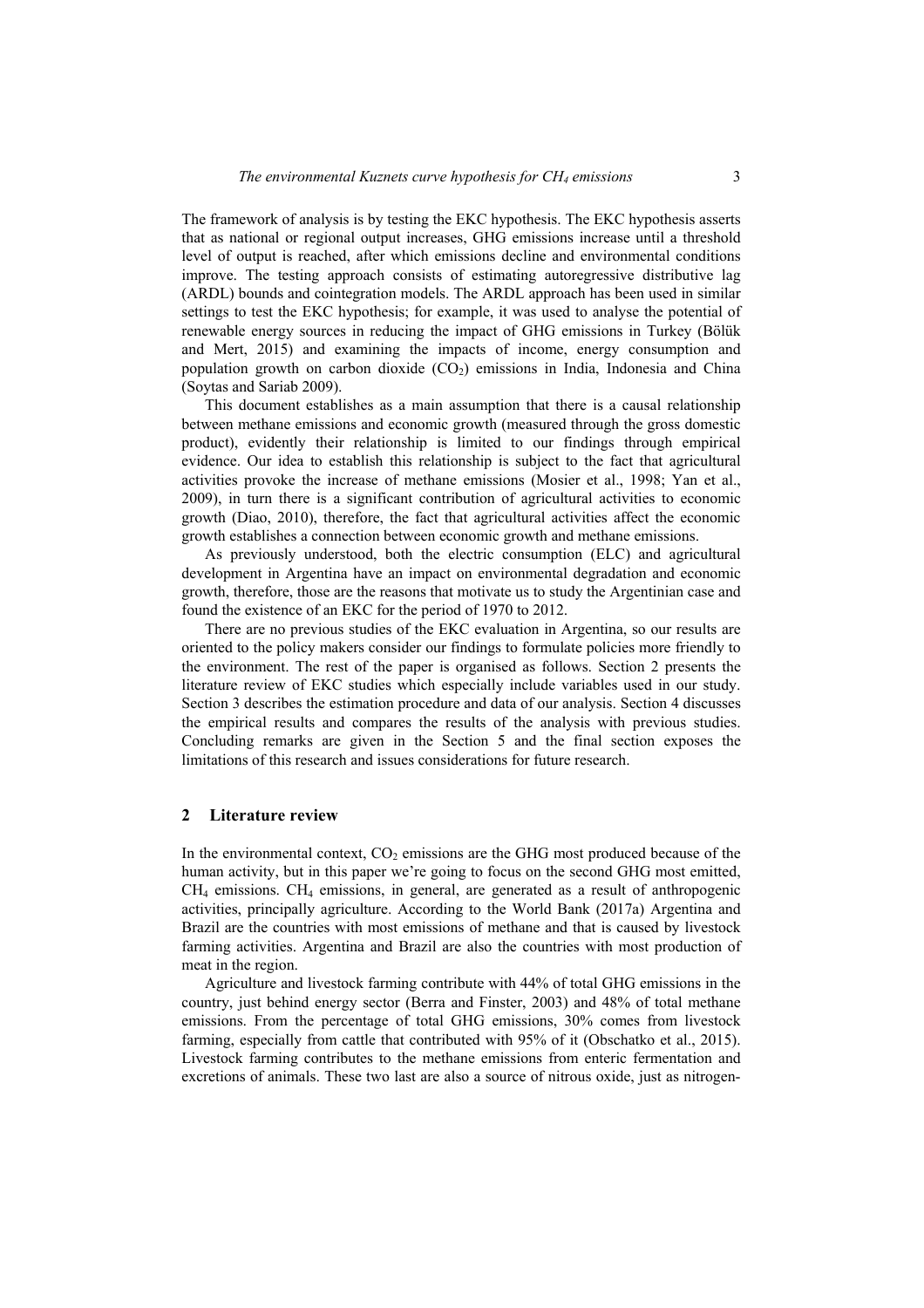fixing fodder. In agricultural activities, these emissions occur as a result of nitrogenfixing crops, including soybeans and stubble. Commercial fertilisers also contribute to the emission nitrous oxide, while rice cultivation generates methane emissions. Finally, burning stubble produces nitrous oxide emissions, other nitrogen oxides, carbon monoxide and methane.

Even though methane is the second largest GHG in Argentina, its emissions have been reduced as a result of an increase in the technology used in agriculture and livestock farming. Innovated processes and changes in macroeconomics policies led to rural population to begin a process of economic, productive and social recovery. This growth is accompanied by sustainable development policies for agricultural and rural sector. The agri-food and agribusiness strategic plan (PEA, 2010) and the smart agriculture plan (World Bank, 2017b) were created in order to generate a more efficient, competitive and sustainable production. Promoting smart agriculture involves developing active policies in the agricultural sector to harmonise production and environmental systems, at the same time it is representing Argentine government's response to the challenge of security food in a context of climate change.

There are several studies that estimate the relationships between electricity consumption and economic growth, there are studies in which causality has been found between the consumption of electricity and economic growth (Bildirici and Kayıkçı, 2012), there are also studies who found causality from economic growth to electricity consumption (Iyke, 2015), there are studies in which bi-causality has been found between the consumption of electricity and economic growth (Hu and Lin, 2008), and finally studies where there is no causal relationship between these variables (Yoo and Kwak, 2010), however, enough literature allows us to use electricity consumption in modeling the EKC, because its influence on environmental degradation can be significant because the population increase causes greater electricity consumption which can lead to environmental damage (Al-mulali et al., 2014; Golam Ahamad and Nazrul Islam, 2011; Narayan and Prasad, 2008; Ho and Siu, 2007).

## **3 Model and estimation procedure**

#### *3.1 Data*

The variables used are:  $CH_4$  emissions  $(CH_4)$  measured in metric tons per capita; income (GDP) using per capita real GDP in constant 2010 US\$; agriculture land use (AGR) is the net output of a sector after adding up all outputs and subtracting intermediate inputs. It is calculated without making deductions for depreciation of fabricated assets or depletion and degradation of natural resources; and ELC is expressed in terms of billion kilowatt hours (kWh). These variables are obtained from World Bank Development Indicators (World Development Indicators, The World Bank, 2017).

#### *3.2 Econometric model*

We proposed two models, following our empirical hypothesis, it is possible to test whether there is a long run relationship between  $CH_4$  emissions, gross domestic product,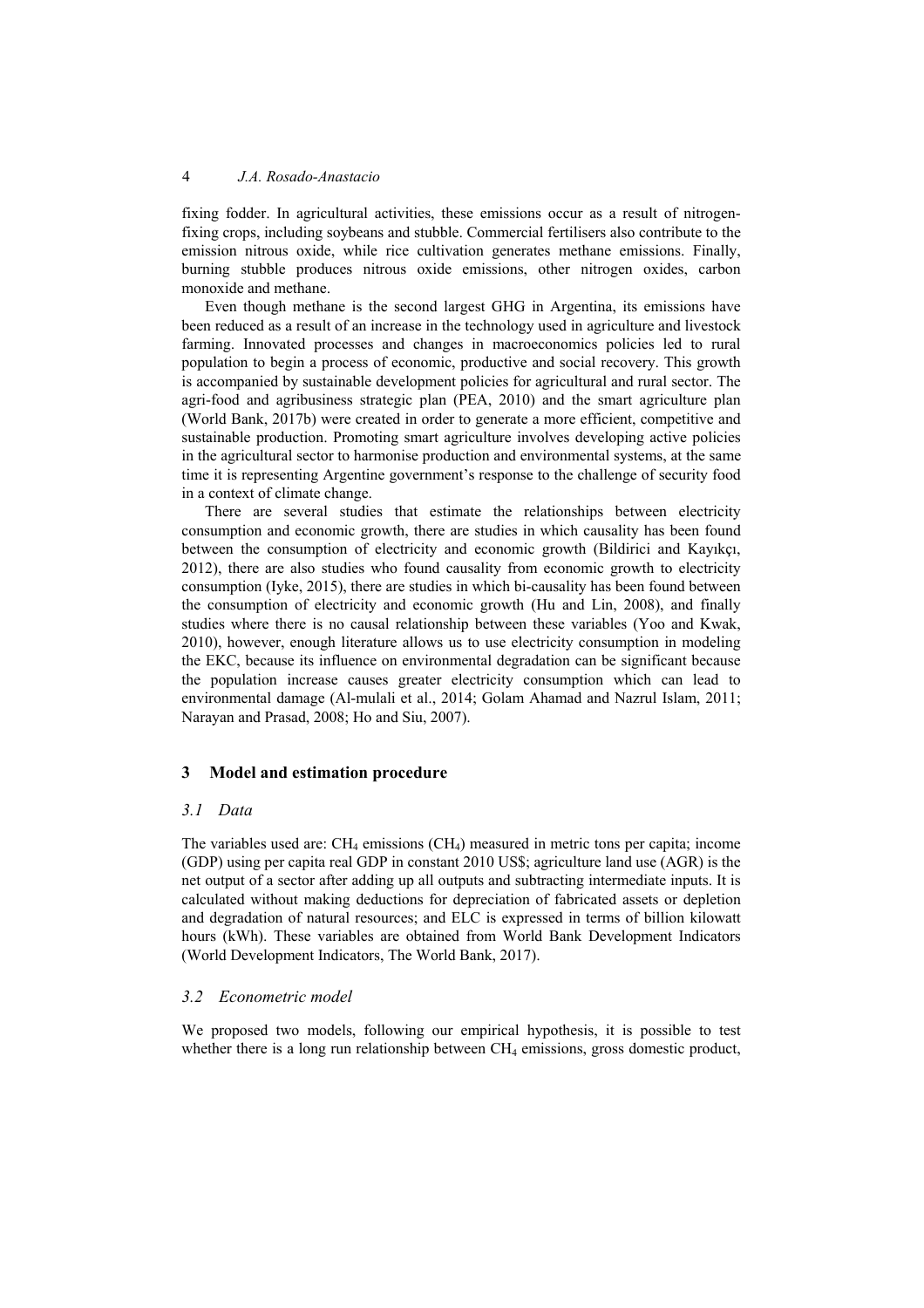and electricity power consumption in a quadratic form for the model 1. In the model 2 we test whether there is a long run relationship between  $CH_4$  emissions, gross domestic product, and agricultural land use also in a quadratic form. To test the validity of EKC hypothesis the following two equations has been defined and employed for the models:

$$
CH_{4t} = \beta_0 + \beta_1 GDP_t + \beta_2 GDP_t^2 + \beta_3 ELC t + u_t
$$
\n(1)

$$
CH_{4t} = \beta_0 + \beta_1 GDP_t + \beta_2 GDP_t^2 + \beta_3 AGR_t + u_t
$$
\n(2)

In equation (1),  $CH<sub>4</sub>$  is the methane emissions per capita (measured in thousand metric tons per capita) as a proxy for pollution, GDP is per capita gross domestic product (in constant 2010 US Dollar),  $GDP<sup>2</sup>$  is the square of GDP, ELC stands for the electric power consumption measures the production of power plants and combined heat and power plants less transmission, distribution, and transformation losses and own use by heat and power plants, and finally u is disturbance term. The model 2 [equation (2)] have a similar structuration with the variation of AGR variable that corresponds to ISIC divisions 1–5 and includes forestry, hunting, and fishing, as well as cultivation of crops and livestock production in constant 2010 US dollars. Under the EKC hypothesis, coefficient  $\beta_1$  is expected positive sign and the coefficient  $\beta_2$  is expected negative sign. That the coefficient  $\beta_1$  is positive means that the greater economic growth provokes greater methane emissions. At the same time, that the coefficient  $\beta_2$  is significant and negative means that there is a turning down point on the curve.

At this point, increasing economic growth begins to make methane emissions reduction. In this situation, the turning point of GDP is calculated to be  $\beta_1$ / (2 $\beta_2$ ). As for the expected sign of the other explanatory variable ELC, one expects the coefficient  $\beta_3$  to be negative since the electric power consumption displaces emissions of GHGes from the combustion of fossil fuels. Moreover, it is a condition of the EKC validation. AGR is expected to have a positive relationship with CH<sub>4</sub> emissions as they are a source that increases emissions.

#### *3.3 Estimation procedure and ARDL*

We employ the ARDL technique, commonly known as ARDL bound tests given by Pesaran et al. (2001). A quality of this technique is that can be used whether variables are purely I(0), purely I(1) or the mixture of both I(0) and I(1) (Pesaran and Shin, 1998). Additionally, it captures appropriate number of lags in data generating process particularly in general to specific process as is reported by Laurenceson and Chai (2003) and the error correction model (ECM) can be obtained from bound testing approach through simple OLS transformation. ECM shows short run to long run adjustment mechanism without the loss of long run information.

In case of some endogenous regressors, ARDL approach provides unbiased estimates in the long run (Narayan, 2005). To avoid endogeneity problem, researchers introduce instrumental variables, and however, there is no ideal instrument. To solve this problem, it could be introduced the lags of variables by making the model dynamic (Borensztein et al., 1998). According to Ouattara (2004), we cannot use ARDL if any of the variable under investigation is stationary at second difference, i.e., I(2) as bound testing approach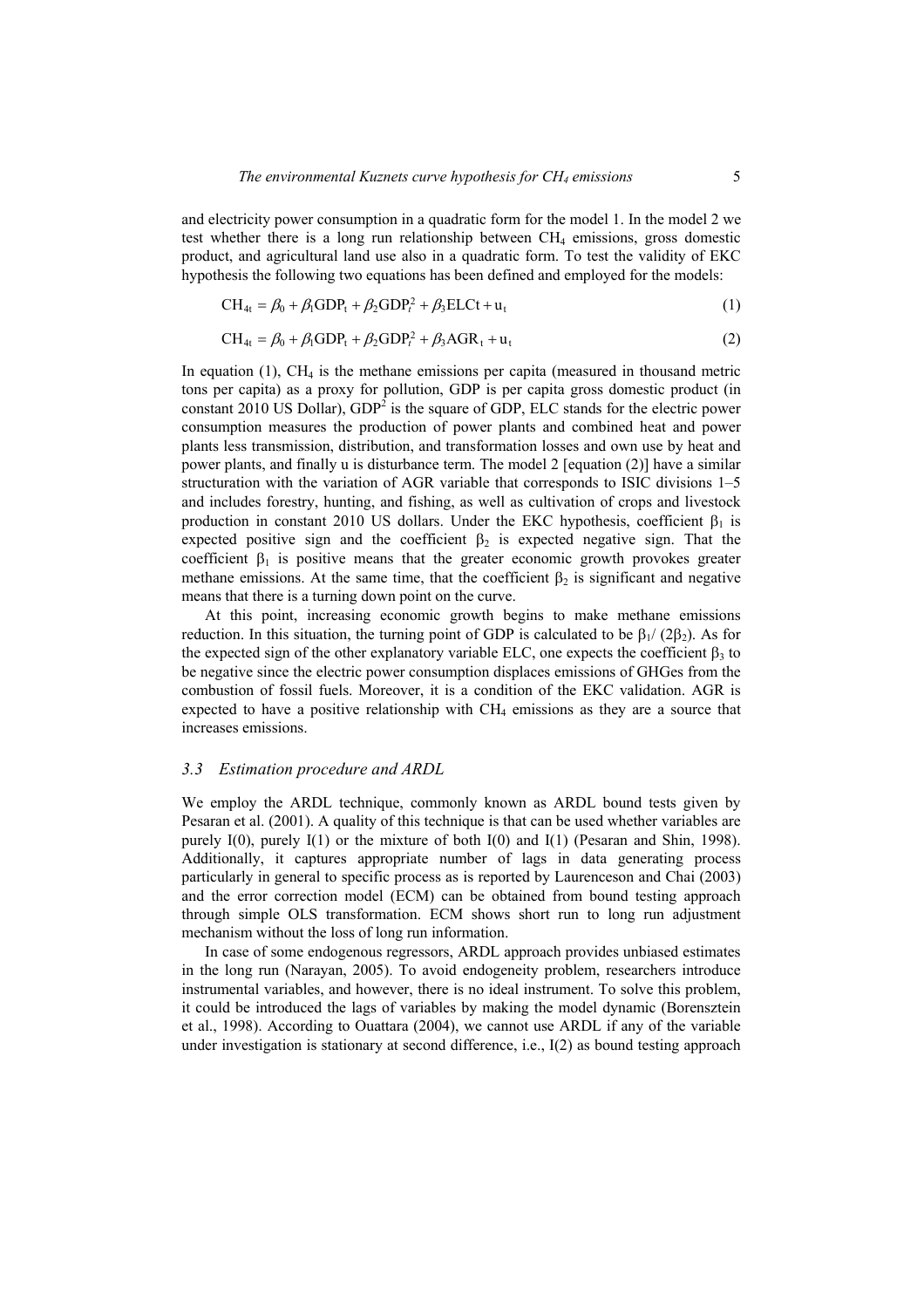is based on I(0), I(1) or mixture of these two sets. Owing this reason, we check the unit root property of each variable to confirm that any of the variables should not be stationary at second difference. For this, we use ADF (Dickey and Fuller, 1979b, 1981) and PP (Philllips et al., 1988) unit root tests. Basically, ARDL to cointegration approach is based on two steps to explore the long run association among the variables under investigation (Layson, 1983). ARDL method has been used in many studies and in the current study. Therefore, this technique has been used to obtain the long run relationship among the series. Data is transformed in logarithmic form as it provides efficient, better and consistent results (Cameron, 1994; Ehrlich, 1996). The logarithmic form of the data does not only make the data smooth but also overcome the heteroskedasticity issue (Boutabba, 2014).

The model 1 is given below.<sup>1</sup>

$$
CH_4 = F(GDP, GDP^2, ELC)
$$
 (3)

The functional form of the model will be as equations (1) and (2), and can be rewritten as an ARDL formula as the model with intercept in equation (4) and the model with intercept and trend equation (5) as is shown next:

$$
\Delta \ln CH_{4t} = \alpha_0 + \sum_{i=1}^{m} \beta_{1i} \Delta \ln CH_{4t-i} + \sum_{i=0}^{m} \beta_{2i} \Delta \ln GDP_{t-i} + \sum_{i=0}^{m} \beta_{3i} \Delta \ln GDP_{t-i} + \sum_{i=0}^{m} \beta_{4i} \Delta \ln ELC_{t-i} + \beta_5 \ln CH_{4t-1} + \beta_6 \Delta \ln GDP_{t-1} + \beta_7 \Delta \ln GDP_{t-i}^2 \qquad (4)
$$
  
+  $\beta_8 \ln ELC_{t-1} + \nu_t$   

$$
\Delta \ln CH_{4t} = \alpha_0 + \alpha_1 t \sum_{i=1}^{m} \beta_{1i} \Delta \ln CH_{4t-i} + \sum_{i=0}^{m} \beta_{2i} \Delta \ln GDP_{t-i} + \sum_{i=0}^{m} \beta_{3i} \Delta \ln GDP_{t-i}^2 + \sum_{i=0}^{m} \beta_{4i} \Delta \ln ELC_{t-i} + \beta_5 \ln CH_{4t-1} + \beta_6 \Delta \ln GDP_{t-1} + \beta_7 \Delta \ln GDP_{t-i}^2 \qquad (5)
$$
  
+  $\beta_8 \ln ELC_{t-1} + \nu_t$ 

To check the existence of a long-run relationship among the variables is examined by  
Bounds test. According to the test, null hypothesis which implies no cointegration is H<sub>0</sub>:  

$$
\beta_5 = \beta_6 = \beta_7 = \beta_8 = 0
$$
 against the alternative hypothesis H<sub>0</sub>:  $\beta_5 = \beta_6 = \beta_7 = \beta_8 = 0$ . If the  
calculated F statistic is higher than the upper bound critical value I(1) for the number of  
explanatory variables (k) by Pesaran et al. (2001), null hypothesis will be rejected. If the  
F statistic is lower than the lower bound critical value I(0), null hypothesis cannot be  
rejected. The F statistic being between I(0) and I(1)puts for than indecision about  
cointegration. Narayan (2005) suggested alternative critical values I(0) and I(1) which are  
more appropriate than that of (Pesaran, Shin, and Smith 2001) for small sample sizes.  
Optimal lag value m in equations. (4) and (5) is chosen based on the model selection  
criteria such as Akaike (AIC) or Schwarz (SIC) information criteria. The minimum AIC  
or SIC of the model implies optimal m. Besides, there must be no serial correlation in  
residuals for the model. If there is a cointegration, next step of ARDL process holds the  
long-run ARDL equation as is shown next: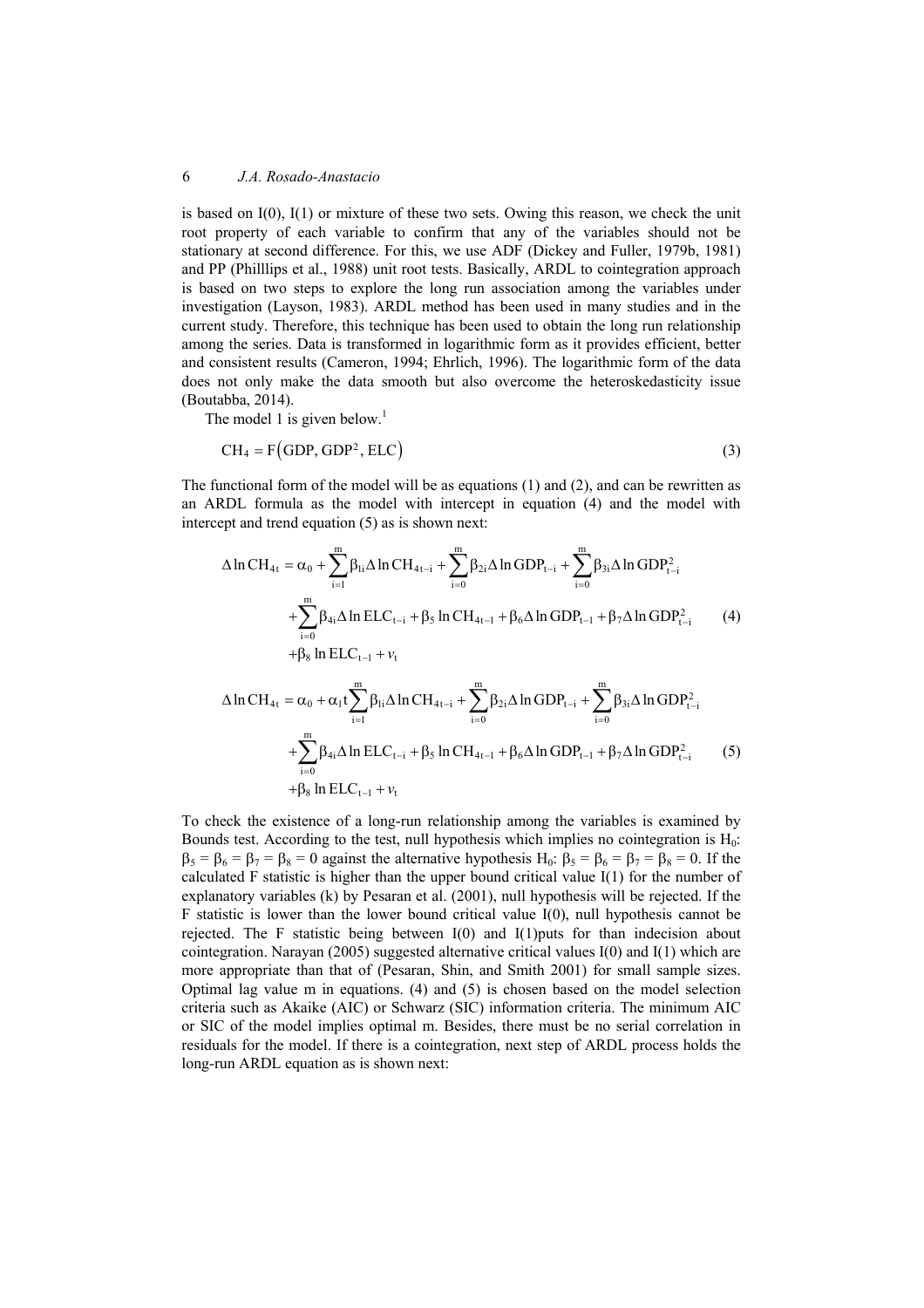*The environmental Kuznets curve hypothesis for CH4 emissions* 7

$$
\Delta \ln CH_{4t} = \beta_0 + \sum_{i=1}^{p} \beta_{1i} \Delta \ln CH_{4t-i} + \sum_{i=0}^{q} \beta_{2i} \Delta \ln GDP_{t-i} + \sum_{i=0}^{r} \beta_{3i} \Delta \ln GDP_{t-i} + \sum_{i=0}^{s} \beta_{4i} \Delta \ln ELC_{t-i} + \epsilon_t
$$
\n(6)

To select the lag values p, q, r and s in equation (6), model selection criteria such as AIC, SIC, Hannan-Quinn information criteria are used. The best estimated model is the model which has the minimum information criteria. Finally, short-run estimation of ARDL model also known as error-correction model is estimated in the equation below

$$
\Delta \ln CH_{4t} = \delta_0 + \sum_{i=1}^{p} \delta_{1i} \Delta \ln CH_{4t-i} + \sum_{i=0}^{q} \delta_{2i} \Delta \ln GDP_{t-i} + \sum_{i=0}^{r} \delta_{3i} \Delta \ln GDP_{t-i} + \delta \sum_{i=0}^{s} \beta_{4i} \Delta \ln ELC_{t-i} + \lambda ECM_{t-1} + \tau_t
$$
\n(7)

The coefficient of the error-correction term  $(ECM_{t-1})\lambda$  in equation (7) is the speed of adjustment parameter which shows how quickly the series attain a long-run equilibrium. The expected sign of this coefficient is negative and it is also expected significant. Diagnostic tests such as serial correlation, normality, functional form, heteroscedasticity tests are conducted to ensure the acceptability of the model. Besides, stability test such as cumulative sum (CUSUM) and cumulative sum of squares (CUSUMQ) by Brown et al. (1975) are done to see the stability of the coefficients on the graphical representations.

In the final stage, we use the vector error correction model (VECM) to check the causal relationship among the variables after the cointegration relationship was verified among the series. Since the variables are I (1) the application of the VECM approach is appropriate to examine causality (Engle and Granger, 1987). Equation (8) details the VECM Granger causality specification:

$$
\begin{pmatrix}\n\Delta \ln \text{CO2}_{t} \\
\Delta \ln \text{GDP}_{t} \\
\Delta \ln \text{GDP}_{t}^2 \\
\Delta \ln \text{ELC}_{t}\n\end{pmatrix} = \begin{pmatrix}\n\phi_{1} \\
\phi_{2} \\
\phi_{3} \\
\phi_{4}\n\end{pmatrix} + \sum_{l=1}^{m} \begin{pmatrix}\n\theta_{1,1} & \theta_{1,2} & \theta_{1,3} & \theta_{1,4} \\
\theta_{2,1} & \theta_{2,2} & \theta_{2,3} & \theta_{2,4} \\
\theta_{3,1} & \theta_{3,2} & \theta_{3,3} & \theta_{3,4} \\
\theta_{4,1} & \theta_{4,2} & \theta_{4,3} & \theta_{4,4}\n\end{pmatrix} \begin{pmatrix}\n\Delta \ln \text{GDP}_{t-k} \\
\Delta \ln \text{GDP}_{t-k}^2 \\
\Delta \ln \text{ELC}_{t-k}\n\end{pmatrix}
$$
\n
$$
+ \begin{pmatrix}\n\gamma_{1} \\
\gamma_{2} \\
\gamma_{3} \\
\gamma_{4}\n\end{pmatrix} ECT_{l-1} + \begin{pmatrix}\n\omega_{1,t} \\
\omega_{2,t} \\
\omega_{3,t} \\
\omega_{4,t}\n\end{pmatrix}
$$
\n(8)

where the error vector is distributed normally with mean zero and time-constant variance. According to Masih and Masih (1997) and Shahbaz et al. (2014), both short-term and long-term relationships can be determinate with a VECM, in the long run by statistical significance of coefficient of lagged error term ECTt−1using t-statistic and in the short run by statistical significance of F-statistic using Wald-test by incorporating differenced and lagged differenced of independent variables in the model.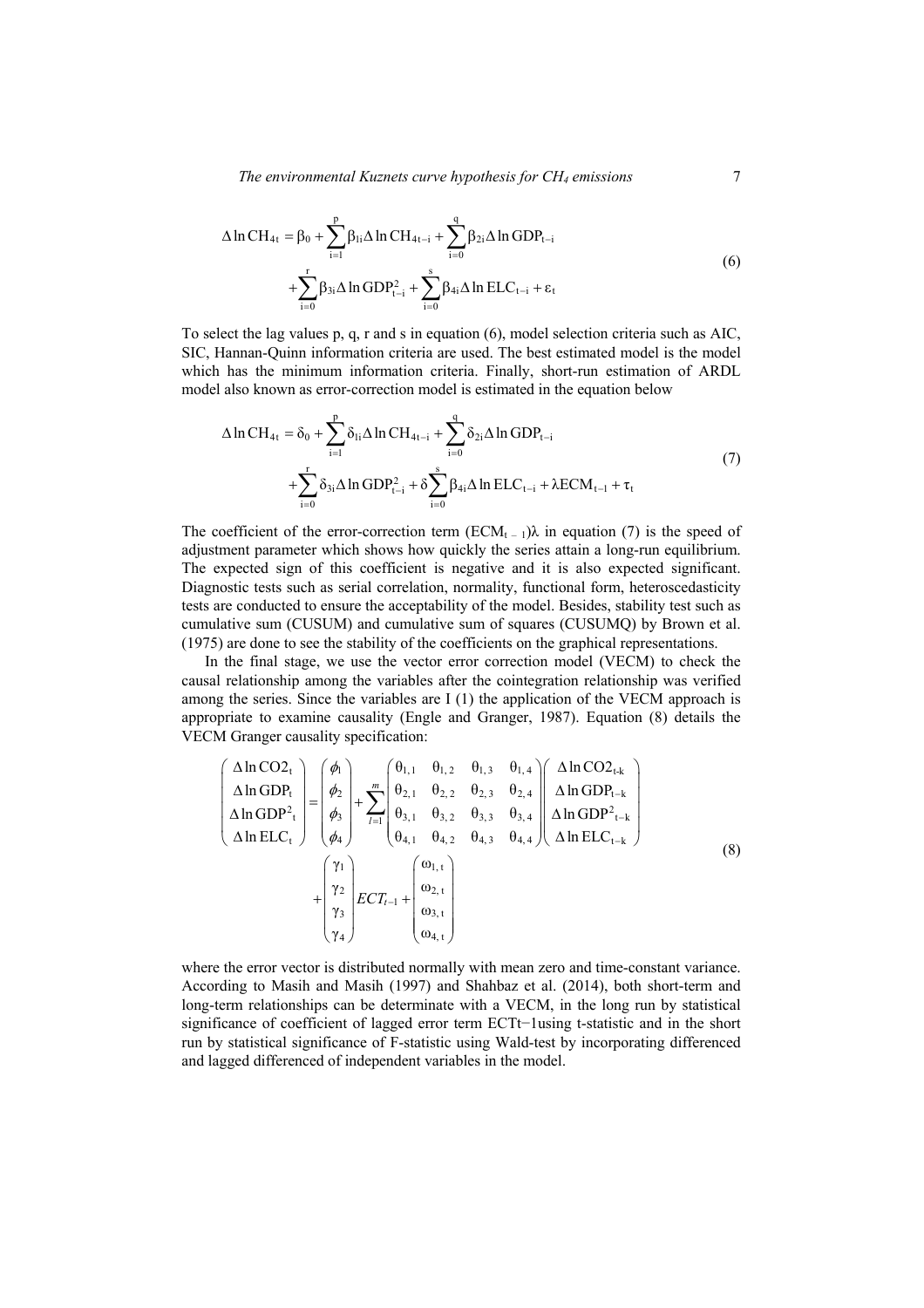**Table 1** Descriptive statistics

|           | $CH_{4t}$ | $GDP_t$   | $ELC_t$ | $AGR_t$  |
|-----------|-----------|-----------|---------|----------|
| Mean      | 0.002     | 8,288.71  | 7.865   | 1,674.78 |
| Maximum   | 0.003     | 12,011.72 | 11.953  | 2,954.54 |
| Minimum   | 0.002     | 6,201.87  | 4.815   | 870.62   |
| Std. dev. | 0.000     | 1.347.84  | 1.882   | 614.89   |

#### **4 Results**

In order to test the presence of stochastic stationary in data, firstly the integration of time series has been investigated. For the test ADF, Schwarz information criteria has been used to decide lag length. Bartlett Kernel estimation method with Newey-West bandwidth has been used in the test of PP. Unit root tests for the first differences of the variables  $CH_4$ , GDP, GDP<sup>2</sup>, ELC and AGR are given in Table 2. Augmented Dickey-Fuller (Dickey and Fuller, 1979a) and Philips and Perron (Philllips et al., 1988) unit root tests indicate that all the variables are not stationary at levels. However, variables are found to be stationary after first differences. Specifically, it has been concluded that the series CH4, GDP, GDP2 and ELC are I(1). As mentioned before, the ARDL approach allows estimation of cointegrating vector with both I(1) and I(0). Regressors of I(0) or I(1) are confirmed by employing ARDL bounds testing to estimate the long-run relationship.

**Table 2** Unit root test results

| Variable                                 |                 | <i>ADF</i> test statistic |                | PP test statistic   |
|------------------------------------------|-----------------|---------------------------|----------------|---------------------|
|                                          | Intercept       | Trend and intercept       | Intercept      | Trend and intercept |
| At level                                 |                 |                           |                |                     |
| $lnCH_{4t}$                              | $-2.313964$     | $-1.636312$               | $-2.534034$    | $-1.768159$         |
| $lnGDP_t$                                | $-0.635519$     | $-1.686456$               | $-0.228806$    | $-1.322664$         |
| lnGDP <sup>2</sup>                       | $-0.590967$     | $-1.649276$               | $-0.171371$    | $-1.280024$         |
| lnELC <sub>t</sub>                       | $-0.062128$     | $-2.064094$               | 0.091590       | $-2.128044$         |
| $lnAGR_t$                                | $-2.021242$     | $-2.973058$               | $-2.065836$    | $-2.953155$         |
| At first difference                      |                 |                           |                |                     |
| $\Delta$ lnCH <sub>4t</sub>              | $-5.0337933***$ | $-5.395238***$            | $-4.992671***$ | $-5.395238***$      |
| $\Delta$ lnGDP <sub>t</sub>              | $-4.964981***$  | $-5.122566***$            | $-4.897524***$ | $-5.001356***$      |
| $\Delta$ lnGDP <sup>2</sup> <sub>t</sub> | $-4.945345***$  | $-5.112700$ ***           | $-4.879137***$ | $-4.980087***$      |
| $\triangle$ InELC <sub>t</sub>           | $-6.082031***$  | $-6.035401***$            | $-6.289426***$ | $-6.441275***$      |
| $\Delta$ ln $AGR_t$                      | $-6.524021$ *** | $-6.468237***$            | $-6.836457***$ | $-6.935127***$      |

Notes: \*\*\* is 1% of significant levels, respectively. The optimal lag length was selected automatically using the Schwarz information criteria for ADF test and the bandwidth is selected using the Newey – West method for PP test.

ARDL approach is based on the number of regressions  $(P + 1)^k$  where P is the number of maximum lags and *K* is responsible to show number of variables in each equation. It is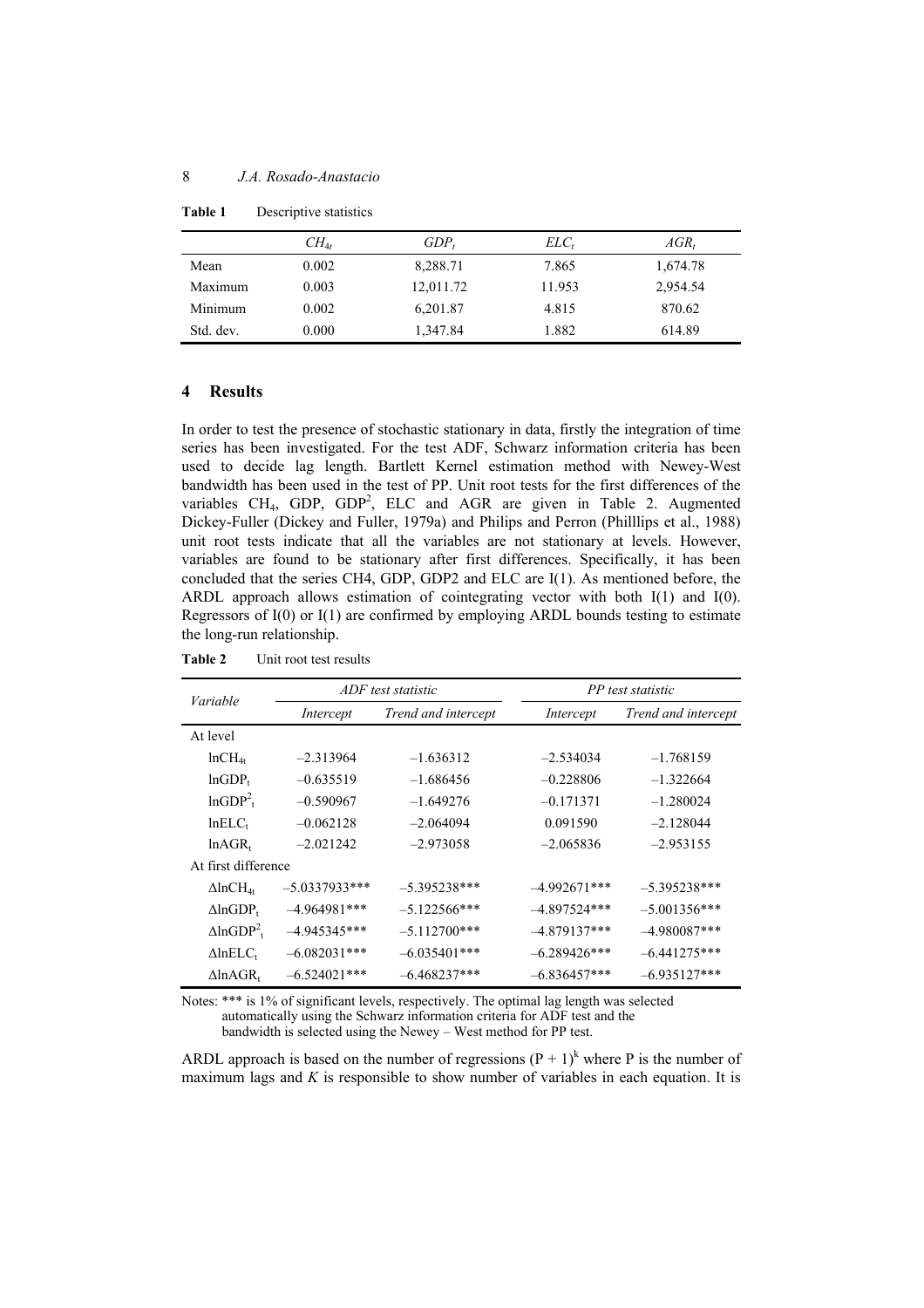the appropriate lag selection procedure that is based on Akaike information criterion, Schwarz information criterion and Hannan-Quinn information criterion. The F-statistic is very sensitive to number of lags in ARDL, because of that, it is necessary for the estimation of F-statistic to choose appropriate lags that are the optimal lag length (Pesaran and Shin, 1998). Our lag selection is based on AIC according with Lütkepohl (2006) pointed that AIC is superior for small sample. The results show that optimal lag length is (1, 2, 2, 0) as is shown in Table 3 for model 1 and in Table 4 for model 2 (optimal lag length is 2, 2, 2, 2).

**Table 3** Lag length selection criteria for model 1 cointegration

| Dependent variable: $lnCH4$ |            |              |             |             |  |  |  |
|-----------------------------|------------|--------------|-------------|-------------|--|--|--|
| Lag combination             | Log L      | AIC.         | SС          | HQ          |  |  |  |
| (1, 2, 2, 0)                | 106.263598 | $-4.863180*$ | $-4.483182$ | $-4.725785$ |  |  |  |
| (2, 0, 0, 1)                | 104.198185 | $-4.859909$  | $-4.564355$ | $-4.753046$ |  |  |  |
| (1, 2, 2, 1)                | 107.161858 | $-4.858093$  | $-4.435873$ | $-4.705432$ |  |  |  |
| (1, 0, 0, 1)                | 103.062015 | $-4.853101$  | $-4.599769$ | $-4.761504$ |  |  |  |
| (2, 0, 1, 1)                | 104.671804 | $-4.833590$  | $-4.495814$ | $-4.711461$ |  |  |  |

Notes: AIC: Akaike information criterion, SC: Schwarz information criterion,

HQ: Hannan–Quinn information criterion.

\*Indicates lag order selected by the criterion.

| тани т<br>Lag rengin selection criteria for moder 2 conflegration |                                       |             |              |             |  |  |  |
|-------------------------------------------------------------------|---------------------------------------|-------------|--------------|-------------|--|--|--|
|                                                                   | Dependent variable: lnCH <sub>4</sub> |             |              |             |  |  |  |
| Lag combination                                                   | Log L                                 | AIC         | SС           | HQ          |  |  |  |
| (2.2.2.2)                                                         | 101.1162                              | $-4.672626$ | $-4.085603*$ | $-4.519582$ |  |  |  |
| (2.0.1.0)                                                         | 95.63320                              | $-4.545297$ | $-4.256634$  | $-4.438167$ |  |  |  |
| (2.0.0.2)                                                         | 100.0337                              | $-4.719679$ | $-4.344973$  | $-4.597244$ |  |  |  |
| (2.0.0.1)                                                         | 98.68008                              | $-4.701543$ | $-4.403260$  | $-4.594412$ |  |  |  |
| (2.0.0.0)                                                         | 93.59336                              | $-4.491967$ | $-4.345665$  | $-4.400141$ |  |  |  |

**Table 4** Lag length selection criteria for model 2 cointegration

Notes: AIC: Akaike information criterion, SC: Schwarz information criterion,

HQ: Hannan–Quinn information criterion.

\*Indicates lag order selected by the criterion.

The estimating ARDL  $(1, 2, 2, 0)$  model 1 results are shown in Table 5 and ARDL  $(2, 2, 3)$ 2, 2) model 2 results are shown in Table 6. We utilise critical bounds developed by Narayan (2005) for small samples because he considered that critical bounds provided by Pesaran and Shin (1998) are biased downward, and may produce misleading results. After the optimal lag structure was selected, the value of the F-statistic is calculated by taking into account the null hypothesis where the parameters estimated with respect to the variables at the level equal to zero (Pesaran et al., 2001). If the calculated value of the Fstat surpasses the critical values of the bounds test, then the null hypothesis of no cointegration is rejected and there is a cointegration relationship between the variables of interest (Bouznit and Pablo-Romero, 2016).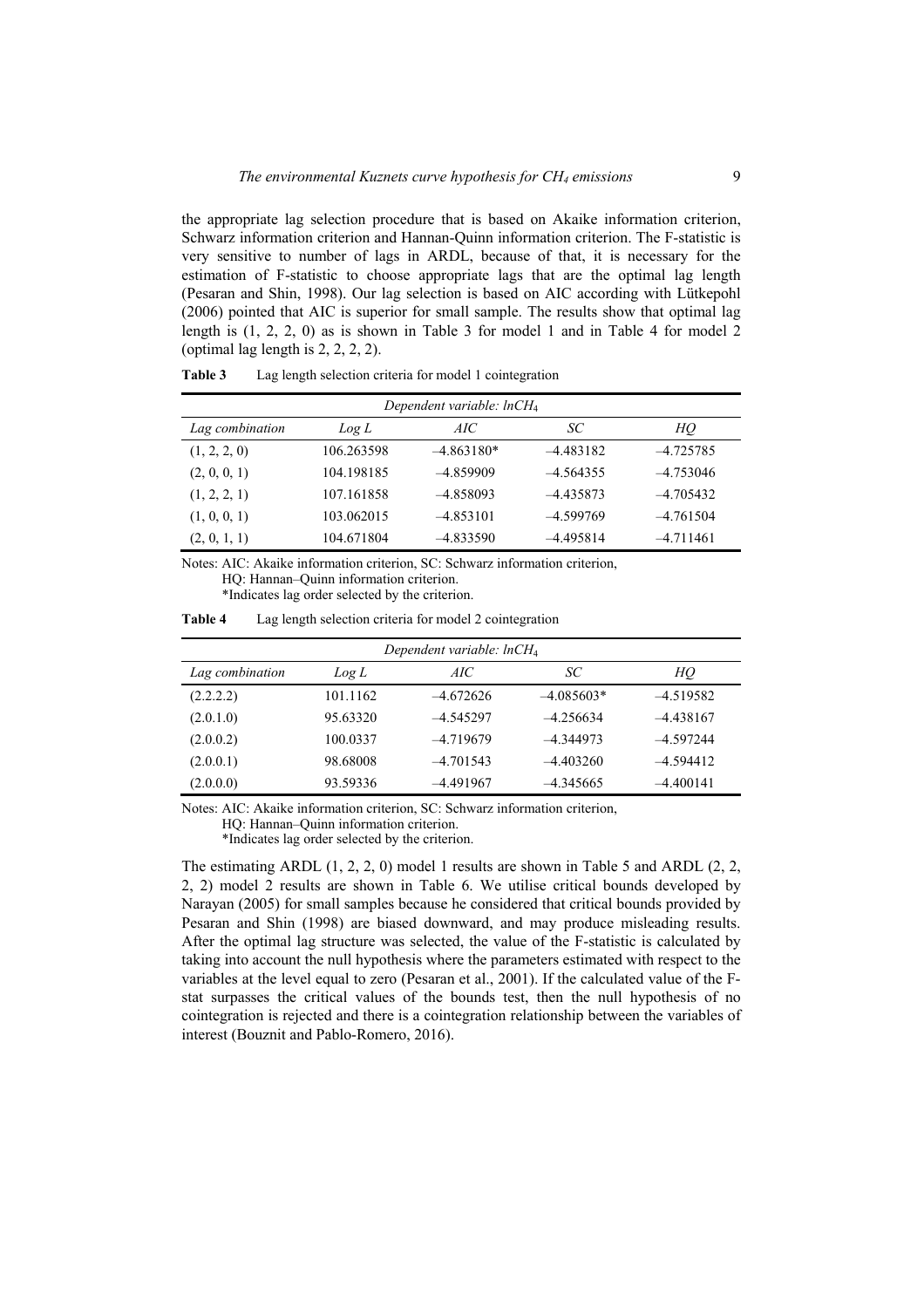| Estimated equation               |              | $CH_4 = f(GDP, GDP^2, ELC)$ |
|----------------------------------|--------------|-----------------------------|
| Optimal lag structure            |              | (1,2,2,0)                   |
| F-statistics                     | 4.026297     |                             |
| Critical bound values for F-stat | Lower $I(0)$ | Upper $I(1)$                |
| 10%                              | 2.37         | 3.20                        |
| $5\%$                            | 2.79         | 3.67                        |
| 2.5%                             | 3.15         | 4.08                        |
| $1\%$                            | 3.65         | 4.66                        |

Table 5 Results of the bound test cointegration for CH<sub>4</sub> model 1

Notes: The 5% level of significance is the checking criteria for study using (Pesaran et al.,, 2001) critical values with trend and intercept.

| Estimated equation               |              | $CH_4 = f(GDP, GDP^2, AGR)$ |
|----------------------------------|--------------|-----------------------------|
| Optimal lag structure            |              | (2, 2, 2, 2)                |
| F-statistics                     | 3.532992     |                             |
| Critical bound values for F-stat | Lower $I(0)$ | Upper $I(1)$                |
| 10%                              | 2.37         | 3.20                        |
| $5\%$                            | 2.79         | 3.67                        |
| 2.5%                             | 3.15         | 4.08                        |
| $1\%$                            | 3.65         | 4.66                        |

**Table 6** Results of the bound test cointegration for CH4 model 2

Notes: The 5% level of significance is the checking criteria for study using

(Pesaran et al., 2001) critical values with trend and intercept.

Lagrange multiplier test for serial correlation, Ramsey's RESET test for functional form, in addition to the normality tests and the test for heteroscedasticity were performed reflecting optimal outcomes. Results show that with  $CH<sub>4</sub>$  emissions as the dependent variable, the computed F-statistic exceeds the upper bound of 5%. Accordingly, we reject the null hypothesis of no cointegration among the variables, and conclude that there is a long run relationship among CH<sub>4</sub> emissions and its determinants.

The long-run estimation results are shown in Tables 7 and 8. All coefficients are significant and they all have the expected signs. The fact that the coefficient of the variable GDP is positive and the coefficient of the variable  $GDP<sup>2</sup>$  is negative, means that the EKC hypothesis is valid for Argentina. From the estimated long-run regression equation, peak point was calculated to be  $\beta_1/(2 \beta_2) = 6,993.66$  US Dollars in model 1 and 4,150.57 US Dollars in model 2. This value is higher than the highest value of GDP in our sample which can be seen in Figure 1 (the maximum value of the variable GDP is closer to 1,2000.00 in the sample). This result may explain the relationship which was depicted in Figure 1. Moreover, this result is consistent with the study for China by Jalil and Mahmud (2009) which has found EKC's turning point outside of the sample period and another study for Malaysia by Sulaiman et al. (2013) which has found EKC's turning point outside of the observed sample period as well.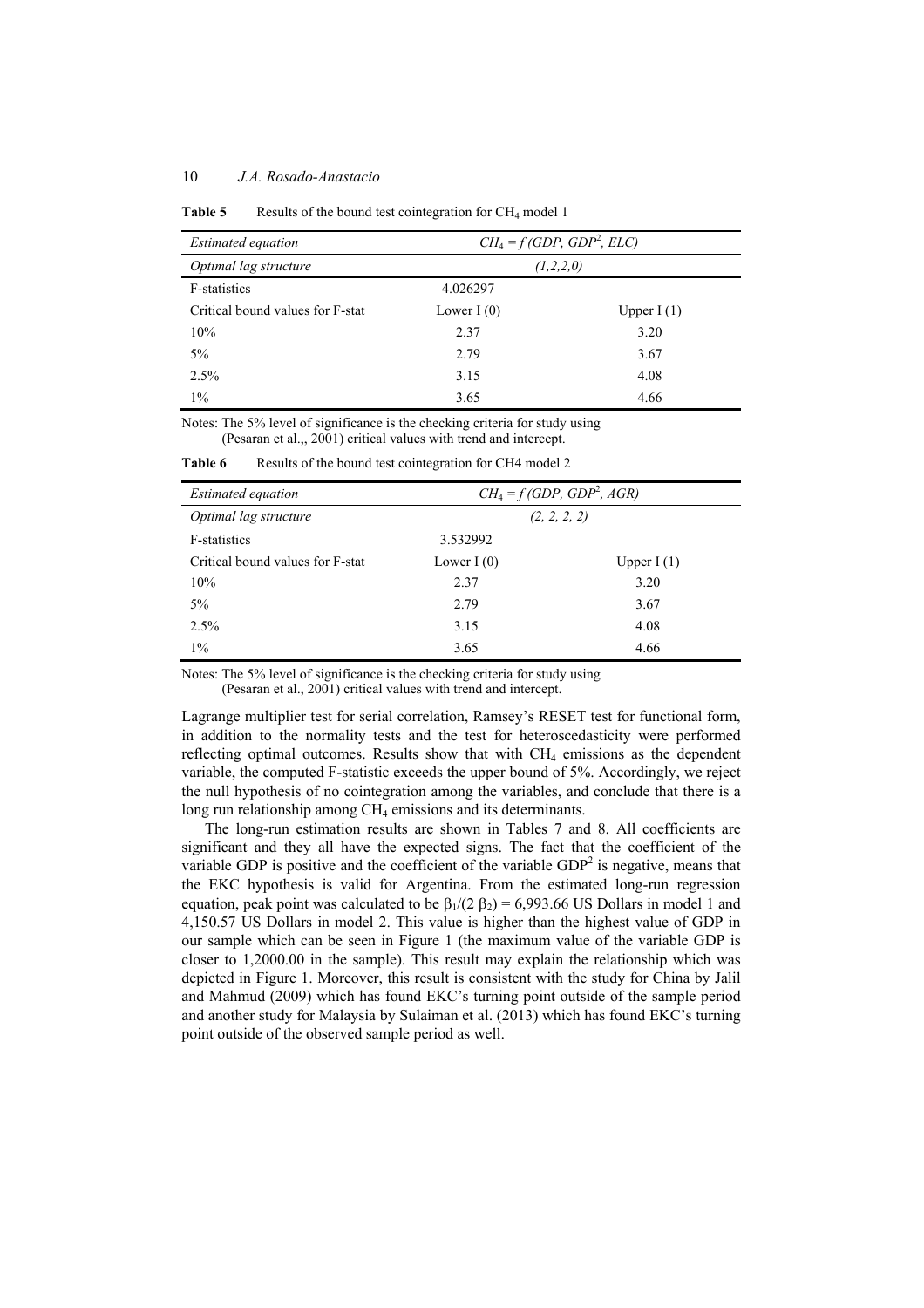| Dependent variable: $lnCH4$                |              |             |                      |  |  |
|--------------------------------------------|--------------|-------------|----------------------|--|--|
| Variable                                   | Coefficients | Std. error  | <i>T</i> -statistics |  |  |
| lnGDP <sub>t</sub>                         | 12.32819     | 3.501450    | 3.520882***          |  |  |
| lnGDP <sup>2</sup>                         | $-0.696287$  | 0.193368    | $-3.600830***$       |  |  |
| lnELC <sub>t</sub>                         | 0.125705     | 0.023746    | 5.293611***          |  |  |
| Constant                                   | -43.98567    | 15.88758    | $-2.768557***$       |  |  |
| Diagnostic tests                           |              |             |                      |  |  |
| $R^2$                                      |              | 0.517348    |                      |  |  |
| Akaike info criterion                      |              | $-3.715905$ |                      |  |  |
| Schwarz criterion                          |              | $-3.550409$ |                      |  |  |
| Breusch-Godfrey serial correlation LM test |              | 16.80255    |                      |  |  |
| Functional form Ramsey rest test           |              | 2.265930    |                      |  |  |
| Jarque-Bera normality test                 |              | 0.556486    |                      |  |  |
| Heteroscedasticity test ARCH               |              | 0.341610    |                      |  |  |
| <b>CUSUM</b>                               |              | Stable      |                      |  |  |
| <b>CUSUMQ</b>                              |              | Stable      |                      |  |  |

**Table 7** Long-run estimates based on the selected ARDL model 1

Note: \*\*\* represent 1% level of significance.

**Table 8** Long-run estimates based on the selected ARDL model 2

| Dependent variable: $lnCH4$                |              |            |                |  |  |
|--------------------------------------------|--------------|------------|----------------|--|--|
| Variable                                   | Coefficients | Std. error | T-statistics   |  |  |
| $lnGDP_t$                                  | 4.5249       | 1.5425     | 2.933441***    |  |  |
| lnGDP <sup>2</sup>                         | $-0.27157$   | 0.089593   | $-3.03114***$  |  |  |
| $lnAGR_t$                                  | $-0.058341$  | 0.015759   | $-3.702024***$ |  |  |
| Constant                                   | $-7.2360$    | 6.6444     | $-1.089042***$ |  |  |
| Diagnostic tests                           |              |            |                |  |  |
| $R^2$                                      | 0.816254     |            |                |  |  |
| Akaike info criterion                      |              | $-4.6340$  |                |  |  |
| Schwarz criterion                          |              | $-4.4272$  |                |  |  |
| Breusch-Godfrey serial correlation LM test |              | 1.2463     |                |  |  |
| Functional form Ramsey rest test           |              | 0.4262     |                |  |  |
| Jarque-Bera normality test                 |              | 1.2463     |                |  |  |
| Heteroscedasticity test ARCH               |              | 0.0846     |                |  |  |
| <b>CUSUM</b>                               |              | Stable     |                |  |  |
| <b>CUSUMQ</b>                              |              | Stable     |                |  |  |

Note: \*\*\* represent 1% level of significance.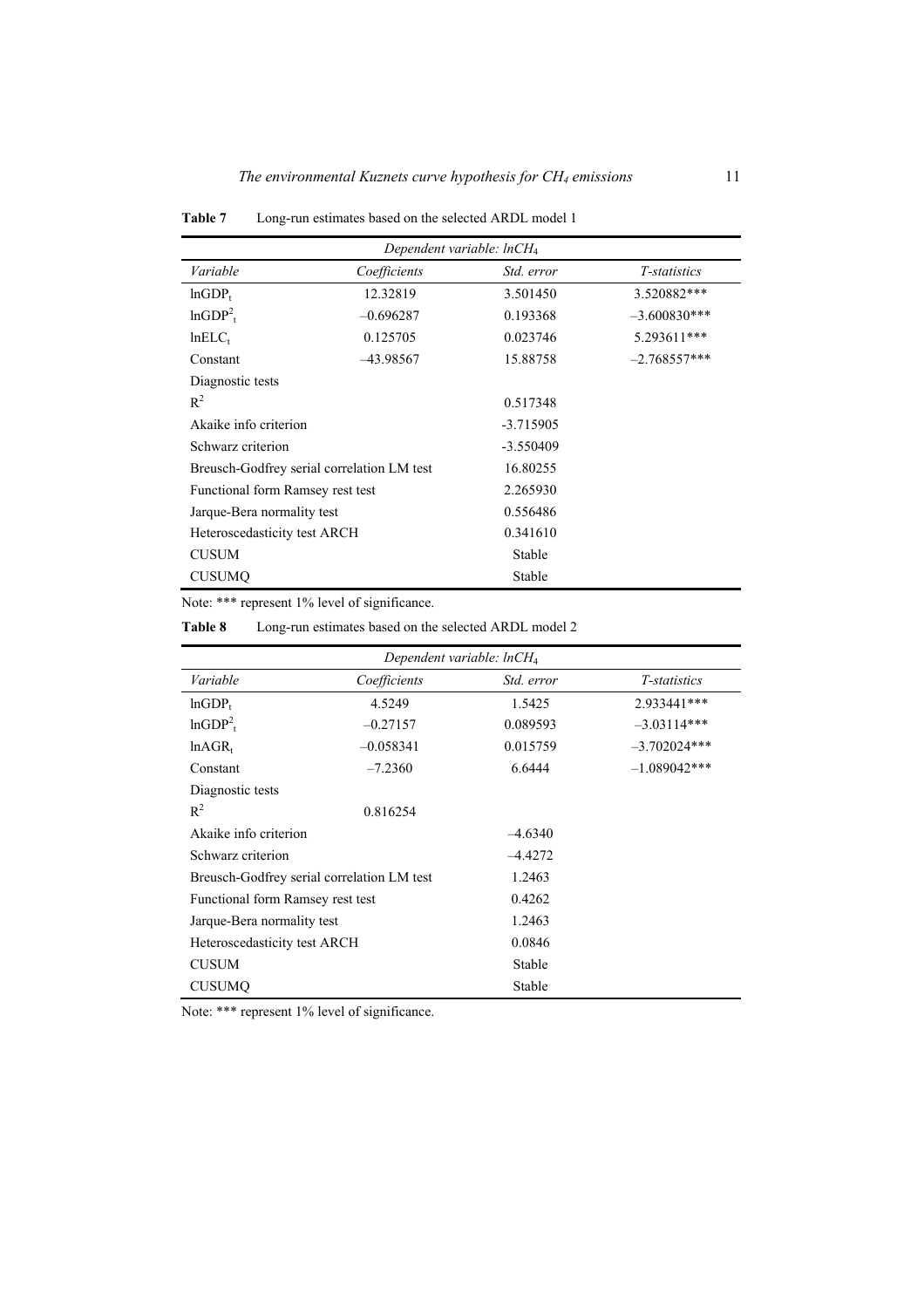

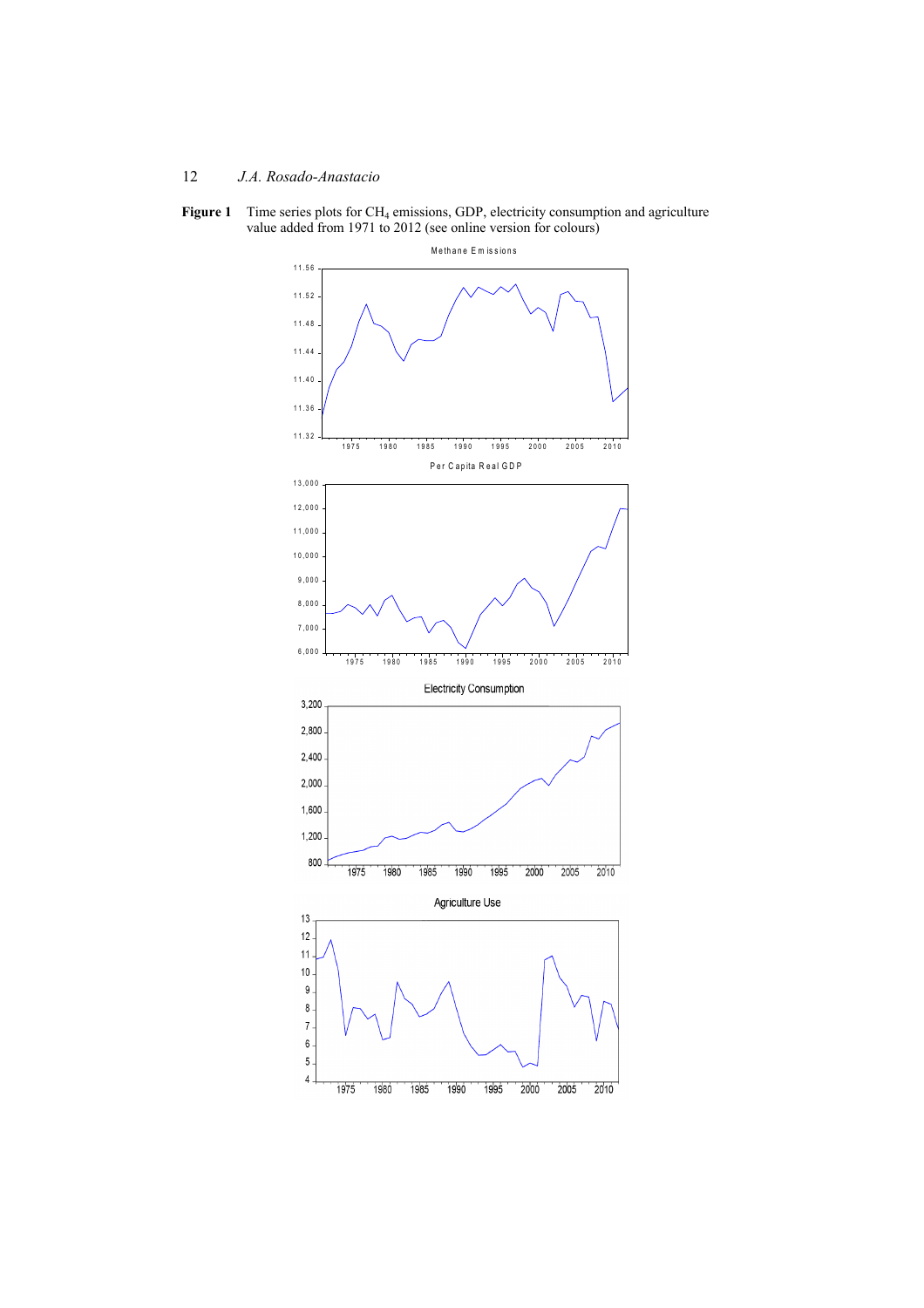

**Figure 2** Plots of CUSUM and CUSUMQ for the estimated ECM model 1 (see online version for colours)

Table 9 Error correction representation for the selected ARDL model 1 (1, 2, 2, 0)

| Dependent variable: $lnCH4$                |              |             |                      |  |  |
|--------------------------------------------|--------------|-------------|----------------------|--|--|
| <i>Variables</i>                           | Coefficients | Std. error  | <i>T</i> -statistics |  |  |
| $\Delta$ lnGDP <sub>t</sub>                | 6.998241     | 4.889655    | 1.431234             |  |  |
| $\Delta$ lnGDP <sup>2</sup> <sub>t</sub>   | $-0.390821$  | 0.272152    | $-1.436038$          |  |  |
| $\triangle$ InELC <sub>t</sub>             | 0.136603     | 0.120320    | 1.135330             |  |  |
| $ECM(-1)$                                  | $-0.287776$  | 0.132642    | $-2.169571**$        |  |  |
| Constant                                   | $-0.001591$  | 0.004996    | $-0.318434$          |  |  |
| Diagnostic tests                           |              |             |                      |  |  |
| $R^2$                                      |              | 0.374525    |                      |  |  |
| Akaike info criterion                      |              | $-4.676007$ |                      |  |  |
| Schwarz criterion                          |              | $-4.249453$ |                      |  |  |
| Breusch-Godfrey serial correlation LM test |              | 1.028575    |                      |  |  |
| Functional form Ramsey rest test           |              | 0.727479    |                      |  |  |
| Jarque-Bera normality test                 |              | 0.792995    |                      |  |  |
| Heteroscedasticity test ARCH               |              | 0.138161    |                      |  |  |
| <b>CUSUM</b>                               |              | Stable      |                      |  |  |
| <b>CUSUMQ</b>                              |              | Stable      |                      |  |  |

Note: \*\* represent 5% level of significance.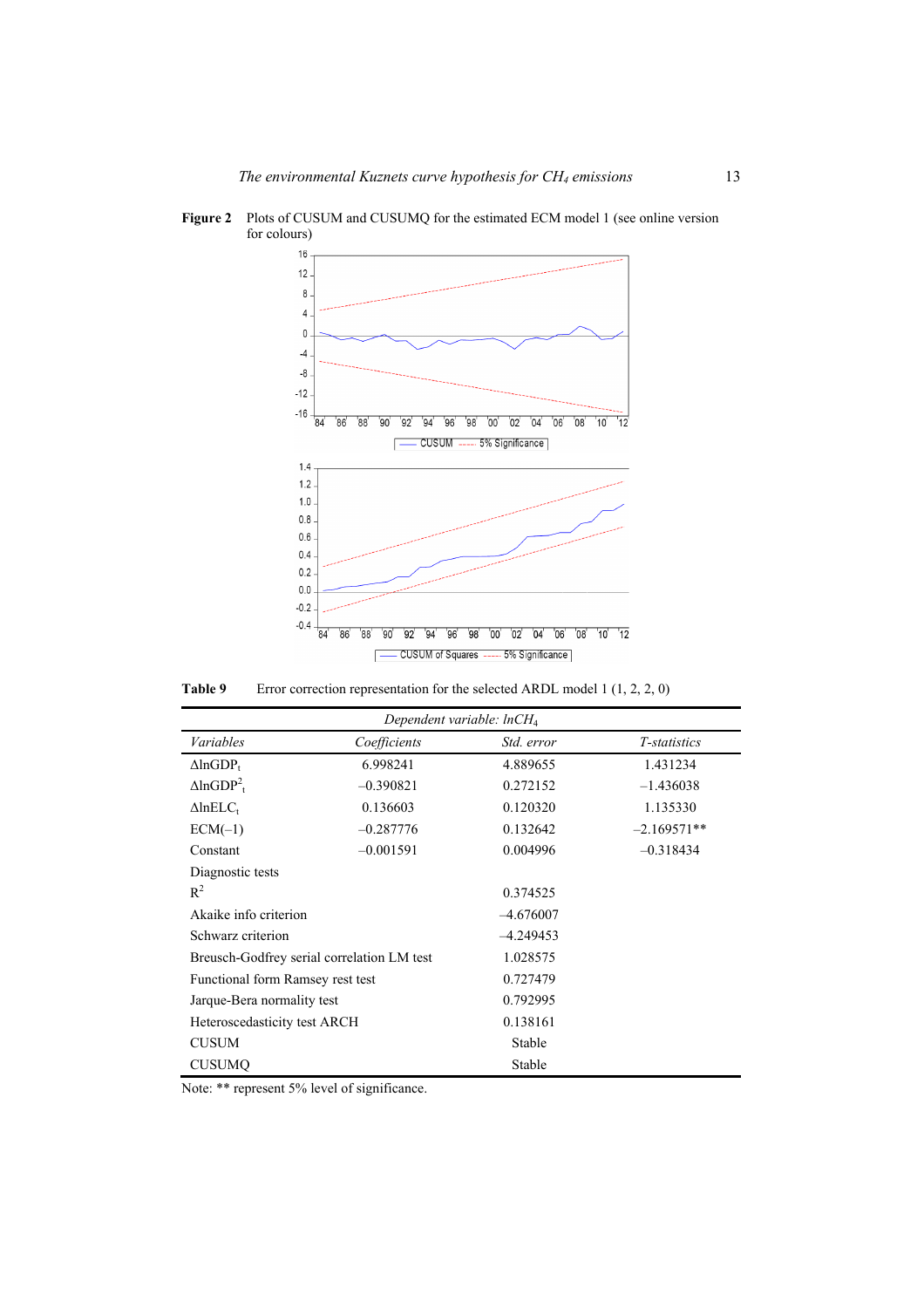| Dependent variable: $lnCH4$                |              |             |                      |  |  |
|--------------------------------------------|--------------|-------------|----------------------|--|--|
| <i>Variables</i>                           | Coefficients | Std. error  | <i>T</i> -statistics |  |  |
| $\Delta$ lnGDP <sub>t</sub>                | 0.001519     | 0.003091    | 0.49142              |  |  |
| $\Delta$ lnGDP2t                           | 1.285262     | 3.390862    | 0.379037             |  |  |
| $\Delta$ ln $\Delta$ GRt                   | $-0.072553$  | 0.199407    | $-0.363845$          |  |  |
| $ECM(-1)$                                  | $-0.026913$  | 0.017582    | $-1.530678**$        |  |  |
| Constant                                   | $-0.281883$  | 0.085189    | $-3.308902***$       |  |  |
| Diagnostic tests                           |              |             |                      |  |  |
| R <sub>2</sub>                             |              | 0.491924    |                      |  |  |
| Akaike info criterion                      |              | $-4.988632$ |                      |  |  |
| Schwarz criterion                          |              | $-4.696071$ |                      |  |  |
| Breusch-Godfrey serial correlation LM test |              | 0.4643      |                      |  |  |
| Functional form Ramsey rest test           |              | 0.5945      |                      |  |  |
| Jarque-Bera normality test                 |              | 0.3433      |                      |  |  |
| Heteroscedasticity test ARCH               |              | 0.0222      |                      |  |  |
| <b>CUSUM</b>                               |              | Stable      |                      |  |  |
| <b>CUSUMQ</b>                              |              | Stable      |                      |  |  |

**Table 10** Error correction representation for the selected ARDL model 2 (2, 2, 2, 2)

Note: \*\* and \*\*\* represent 5% and 1% level of significance respectively.

The short-run estimation results are shown in Tables 9 and 10. The coefficient of the error correction term is negative and significant as expected. Coefficients for the GDP differences and the squared GDP have the expected signs. That is, there is evidence of the existence of a short run EKC. The coefficient indicates the adjustment speed to restore the equilibrium in the dynamic model, that is, the effect of a shock will be corrected by 28.78% within a year in model 1 and 2.69% in model 2. Also, Lagrange multiplier test for serial correlation, Ramsey's RESET test for functional form, normality tests and the test for heteroscedasticity were performed reflecting optimal outcomes

The presence of cointegration also implies that causality relations may exist between the variables. In order to find this, it is necessary to specify a reduced form VAR model and to test the significance of the lagged variables in each equation (Saboori and Sulaiman, 2013; Zambrano-Monserrate and Fernandez, 2017; Rosado, 2017; Rosado and Sánchez, 2017). The Granger causality test in a VECM was applied and the results are shown in Tables 11 and 12. The coefficient of  $ECT_{t-1}$  is significant, with a negative sign in all equations in Model 1. This indicates that there is bi-causality among all the variables in the long-run. However, there are no causality among the variables in the short-run. Table 12 shows that there is a long-term bi-causality between  $CH_4$  emissions and Agriculture Use, which is an expected factor because  $CH<sub>4</sub>$  emissions are caused by livestock activity which we have involved in this study with the use of variable AGR.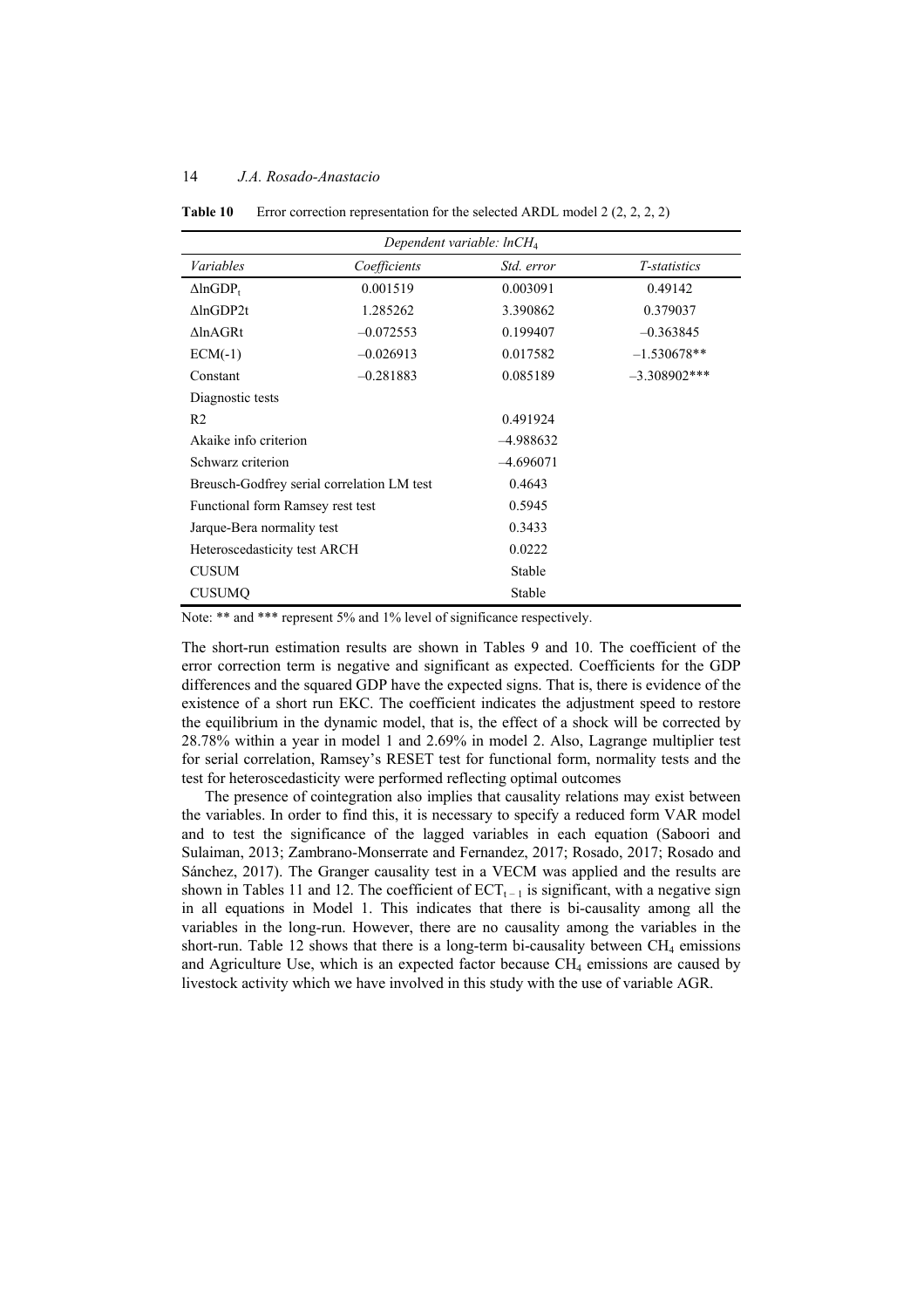

**Figure 3** Plots of CUSUM and CUSUMQ for the estimated ECM model 2 (see online version for colours)

Table 11 Granger causality test model 1 results

| Dependent                   | Short run Sources of causation (independent variable) |                      |                      |                      | Long run                        |
|-----------------------------|-------------------------------------------------------|----------------------|----------------------|----------------------|---------------------------------|
| variable                    | $\triangle InCH4$                                     | $\triangle$ lnGDP    | AlnGDP <sup>2</sup>  | AlnELC               | $ECT_{t-1}$                     |
| $\Delta$ lnCH <sub>4</sub>  |                                                       | 2.022794<br>(0.1641) | 2.044518<br>(0.1619) | 0.197522<br>(0.6595) | $-0.160651*$<br>$[-3.170305]$   |
| $\Delta$ lnGDP              | 3.134537**<br>$*(0.0856)$                             |                      | 0.486535<br>(0.4902) | 0.079124<br>(0.7802) | $-0.232003***$<br>$[-1.758997]$ |
| $\Delta$ lnGDP <sup>2</sup> | 3.227659**<br>$*(0.0813)$                             | 0.445057<br>(0.5092) |                      | 0.090647<br>(0.7652) | $-4.122379***$<br>$[-1.749646]$ |
| $\triangle$ InELC           | 1.143896<br>(0.2924)                                  | 0.432491<br>(0.5152) | 0.409255<br>(0.5266) |                      | $-0.007687*$<br>[2.896974]      |

Notes: Short-run causality is determined by statistical significance of the partial F-statistics associated with the right hand side variables. Long-run causality is revelled by the statistical significance of the respective error correction terms using a t-test. P-values are listed in parentheses and t-statistics are presented in brackets. \*Statistical significance at the 1%. \*\*Statistical significance at the 5%. \*\*\*Statistical significance at the 10%.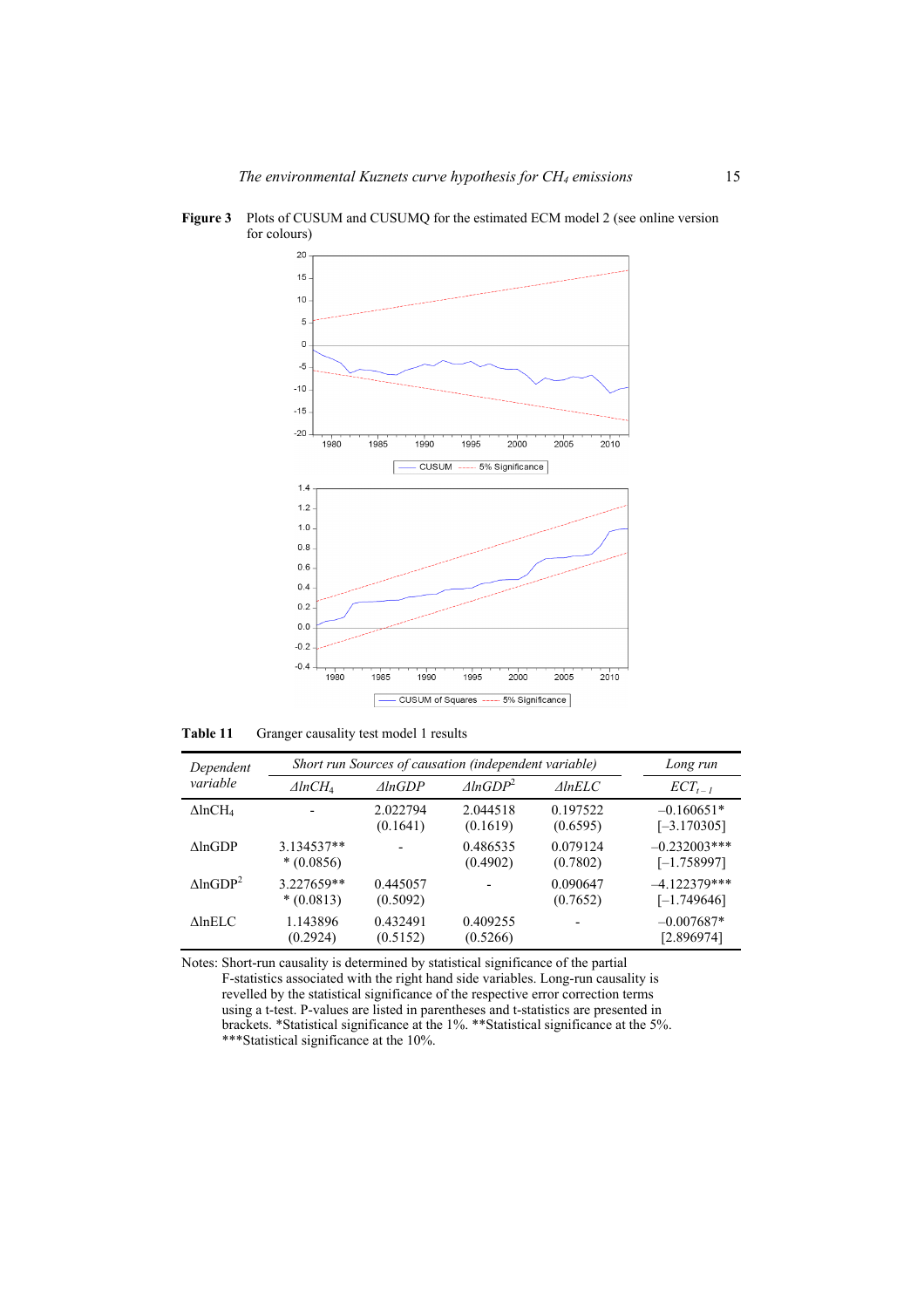| Dependent                   |                        | Short run sources of causation (independent variable) |                      |                         |                                |
|-----------------------------|------------------------|-------------------------------------------------------|----------------------|-------------------------|--------------------------------|
| variable                    | $\triangle InCH4$      | $\triangle$ lnGDP                                     | AlnGDP <sup>2</sup>  | AlnAGR                  | $ECT_{t-1}$                    |
| $\Delta$ lnCH <sub>4</sub>  |                        | 0.17333<br>(0.9134)                                   | 0.184357<br>(0.9060) | 4.811137***<br>(0.0092) | $-0.363023**$<br>$[-3.170305]$ |
| $\Delta$ lnGDP              | 1.987667<br>(0.1427)   |                                                       | 0.071837<br>(0.9745) | 0.381626<br>(0.7671)    | $0.994134**$<br>[2.138228]     |
| $\Delta$ lnGDP <sup>2</sup> | 1.758075<br>(0.1821)   | 0.672397<br>(0.5773)                                  |                      | 0.383874<br>(0.7656)    | 17.76468**<br>[2.132643]       |
| $\Delta$ ln $\Delta$ GR     | 2.572614*<br>(0.20777) | 3.831531**<br>(0.0225)                                | 3.219750<br>(0.406)  |                         | $-0.007687*$<br>[2.896974]     |

Table 12 Granger causality test model 2 results

Notes: Short-run causality is determined by statistical significance of the partial F-statistics associated with the right hand side variables. Long-run causality is revelled by the statistical significance of the respective error correction terms using a t-test. P-values are listed in parentheses and t-statistics are presented in brackets. \*Statistical significance at the 1%. \*\*Statistical significance at the 5%. \*\*\*Statistical significance at the 10%.

|  | Table 13 |  |  |  |  | Model 1 results of the fully modified OLS |  |
|--|----------|--|--|--|--|-------------------------------------------|--|
|--|----------|--|--|--|--|-------------------------------------------|--|

| Dependent variable: $lnCH4$ |              |                   |                      |  |
|-----------------------------|--------------|-------------------|----------------------|--|
| <i>Variables</i>            | Coefficients | <i>Std. error</i> | <i>T</i> -statistics |  |
| $lnGDP_t$                   | 11.28578     | 4.294768          | 2.627798**           |  |
| lnGDP <sup>2</sup>          | $-0.639090$  | 0.237197          | $-2.694345**$        |  |
| lnELC <sub>t</sub>          | 0.118428     | 0.030593          | 3.871086***          |  |
| Constant                    | $-39.18431$  | 19.48751          | $-2.010738**$        |  |

Note: \*\* and \*\*\* represent 5% and 1% level of significance respectively.

**Table 14** Model 2 results of the fully modified OLS

|                                 |              | Dependent variable: $lnCH4$ |                      |
|---------------------------------|--------------|-----------------------------|----------------------|
| <i>Variables</i>                | Coefficients | <i>Std. error</i>           | <i>T</i> -statistics |
| $lnGDP_t$                       | 15.43039     | 2.526576                    | $6.107236***$        |
| lnGDP <sup>2</sup> <sub>t</sub> | $-0.8555209$ | 0.139104                    | $-6.147971***$       |
| $lnAGR_t$                       | 0.004890     | 0.002322                    | $2.105911**$         |
| Constant                        | $-58.15181$  | 11.47444                    | $-5.067945***$       |

Note: \*\* and \*\*\* represent 5% and 1% level of significance respectively.

**Table 15** Model 1 results of the dynamic OLS

| Dependent variable: $lnCH4$ |              |                   |                      |  |
|-----------------------------|--------------|-------------------|----------------------|--|
| <i>Variables</i>            | Coefficients | <i>Std. error</i> | <i>T</i> -statistics |  |
| $lnGDP_t$                   | 15.34397     | 4.875444          | 3.147195***          |  |
| lnGDP <sup>2</sup>          | $-0.868080$  | 0.268198          | $-3.236719***$       |  |
| lnELC <sub>t</sub>          | 0.110477     | 0.025304          | 4.366024***          |  |
| Constant                    | $-57.10249$  | 22.12974          | $-2.580351**$        |  |

Note: \*\* and \*\*\* represent 5% and 1% level of significance respectively.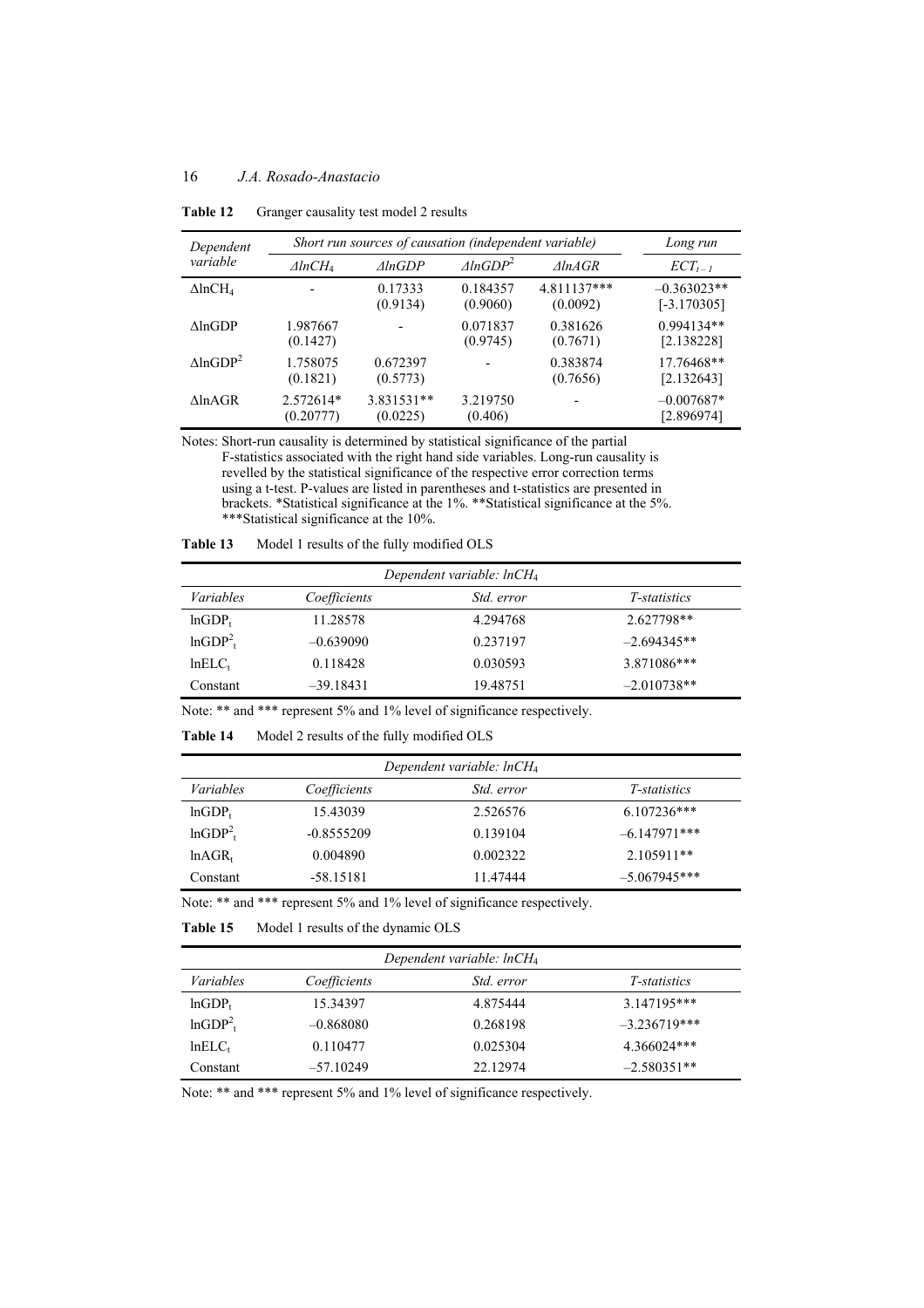| Dependent variable: $lnCH4$ |              |                   |                      |  |
|-----------------------------|--------------|-------------------|----------------------|--|
| <i>Variables</i>            | Coefficients | <i>Std. error</i> | <i>T</i> -statistics |  |
| $lnGDP_t$                   | 13.46935     | 5.040743          | $2.672097**$         |  |
| lnGDP <sup>2</sup>          | $-0.760878$  | 0.280047          | $-2.716967**$        |  |
| $lnAGR_t$                   | $-0.017690$  | 0.004122          | $-4.291792***$       |  |
| Constant                    | $-47.97246$  | 22.69196          | $-2.114073**$        |  |

**Table 16** Model 2 results of the dynamic OLS

Note: \*\* and \*\*\* represent 5% and 1% level of significance respectively.

The robustness for the coefficients in the long run can be achieved from fully modified OLS (Phillips, 1995) and dynamic OLS (Stock and Watson, 1993). Kao and Chiang (2001) pointed that DOLS outperform than FMOLS. So, we use both tests to confirm the robustness of our long run coefficients from ARDL. The beauty of the DOLS and FMOLS estimators is that they are free from endogeneity issue, small sample size bias and serial correlation (Phillips, 1995; Stock and Watson, 1993). Tables 13 and 14 show that the results from FMOLS and Tables 15 and 16 show the results from DOLS, these results are consistent with the ARDL results in the term of sign and significance that confirm the perfectness of model. So, our sensitivity analysis based on two approaches confirms that our initial ARDL model is robust to statistical biases.

#### **5 Discussion and policy implications**

Economic growth and the environment are two distinct phenomena, but their relationship in both the short run and long run is undeniable (Alam et al., 2016). Few studies have analysed CH4 emissions as an indicator of pollution (Benavides et al., 2017), despite the importance of this GHG at the global level (United States Environmental Protection Agency, 2017). CH<sub>4</sub> emissions occur mainly from agricultural production, which significantly contributes to the economic activity of Argentine, also the electricity sector contributes to economic growth. Thus, there is the need to explore the joint behaviour between economic growth and emissions in order to establish energy and agricultural policies that guarantee a balance between economic growth and environmental prosperity.

The EKC suggests that economic development initially leads to deterioration in the environment, but after a certain level of economic growth, a society begins to improve its relationship with the environment and levels of environmental degradation reduces. The objective of this paper was to empirically examine the short-run and long-run relationship between CH<sub>4</sub> emissions, gross domestic product, electricity power consumption and agriculture use in Argentine for the period of 1971-2012 in our two models. The ARDL approach proposed by Pesaran et al. (2001) was chosen to analyse the relationship among the variables mention before. The significant positive and negative coefficients of GDP and GDP<sup>2</sup> respectively, suggest an inverted U-shaped relationship between per capita CH4 emissions and per capita gross domestic product supporting the so-called EKC hypothesis in both long and short run. This confirms that  $CH<sub>4</sub>$  emissions increase with gross domestic product increase then starts to decline with higher level of economic growth. Estimations from a long-run regression equation, the turning point has been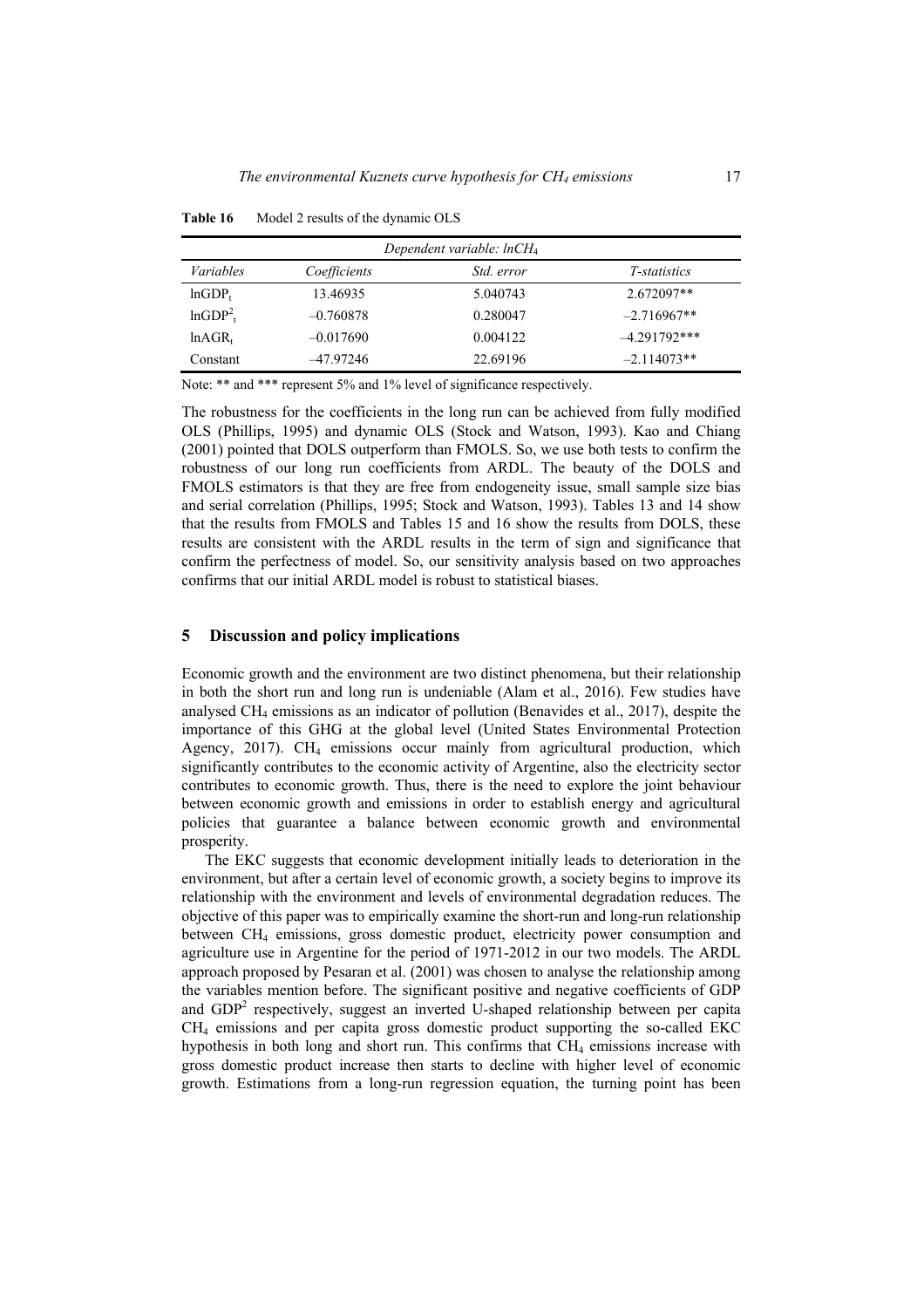calculated to be  $\beta_1/(2 \beta_2) = 5,572.29$  US Dollars in average given the coefficients of our models. This turning point, however has been inside of the observed sample period. This implies that CH4 emissions might start to decrease with the increase in per capita GDP in coming years in Argentina.

The coefficient of  $CH_4$  emissions per capita with respect to electricity power consumption is negative and statistically significant in the long run. Although this effect is positive and statistically significant in the short run, it becomes negative around year 1 since because the ECM term is 0.28 and 0.029. In other words, electricity power consumption and agriculture land use will contribute to environmental enhancement with a one-year lag. Moreover, when electricity power consumption and agriculture use were analysed in this model, a statistically significant relationship between  $CH_4$  emissions could be obtained. This also has very important policy implications for energy and environmental aspects of the country. Methane emissions in abundance in a highly cattleproducing country such as Argentina can be an explanation for our results, in addition, the influence of verified electric energy consumption with an extensive literature as a factor that contributes to economic growth.

The type of relationship that the variables used in this study have is established with the verification of the EKC, that is, in Argentina between the years 1971–2012 there is an EKC which indicates that, in the course of the mentioned years, the economic growth in Argentina has caused considerable wear and tear on natural resources due to the specific margins of ELC and the growth of agricultural activity, however, the current efficiency in the use of environmental resources has caused the means by which growth occurs economic growth does not cause the continued increase of methane emissions, but that economic growth helps sustainable development.

Our results imply the importance of renewable energies in controlling  $CH<sub>4</sub>$  emissions in Argentina. A shift in the energy mix towards less polluting energies would be very important in order to achieve environmental targets as well as the sustainable development of the country. Our findings also highlight that regulations to support renewable sources would yield reduction in per capita emissions. Increasing the utilisation of electricity produced from renewable sources will help to mitigate energy dependency and ensure the energy security issue. Therefore, it is envisaged and concluded that these results and the findings of our research ensure highly important information for policy makers in Argentine.

#### **6 Limitations and future research**

The EKC hypothesis, which is solely based on the perspective of economics, analyses the relationship between environment pollution load and economic development. Apart from this, the challenge is to synchronise economic development in order to minimise impacts on the environment that is a concern related to the assumptions of sustainability (Maria De Souza Campos et al., 2015). However, it represents an important measure to know the environmental performance of a country with certain assumptions.

In our perspective, a flaw in the EKC is that it assumes all pollutants will behave in generally the same way in relation to income. However, empirical studies have revealed that this is not the case. Whilst certain pollutants such as sulphur or nitrogen oxides have decreased as income has increased, others such as carbon dioxide emissions and solid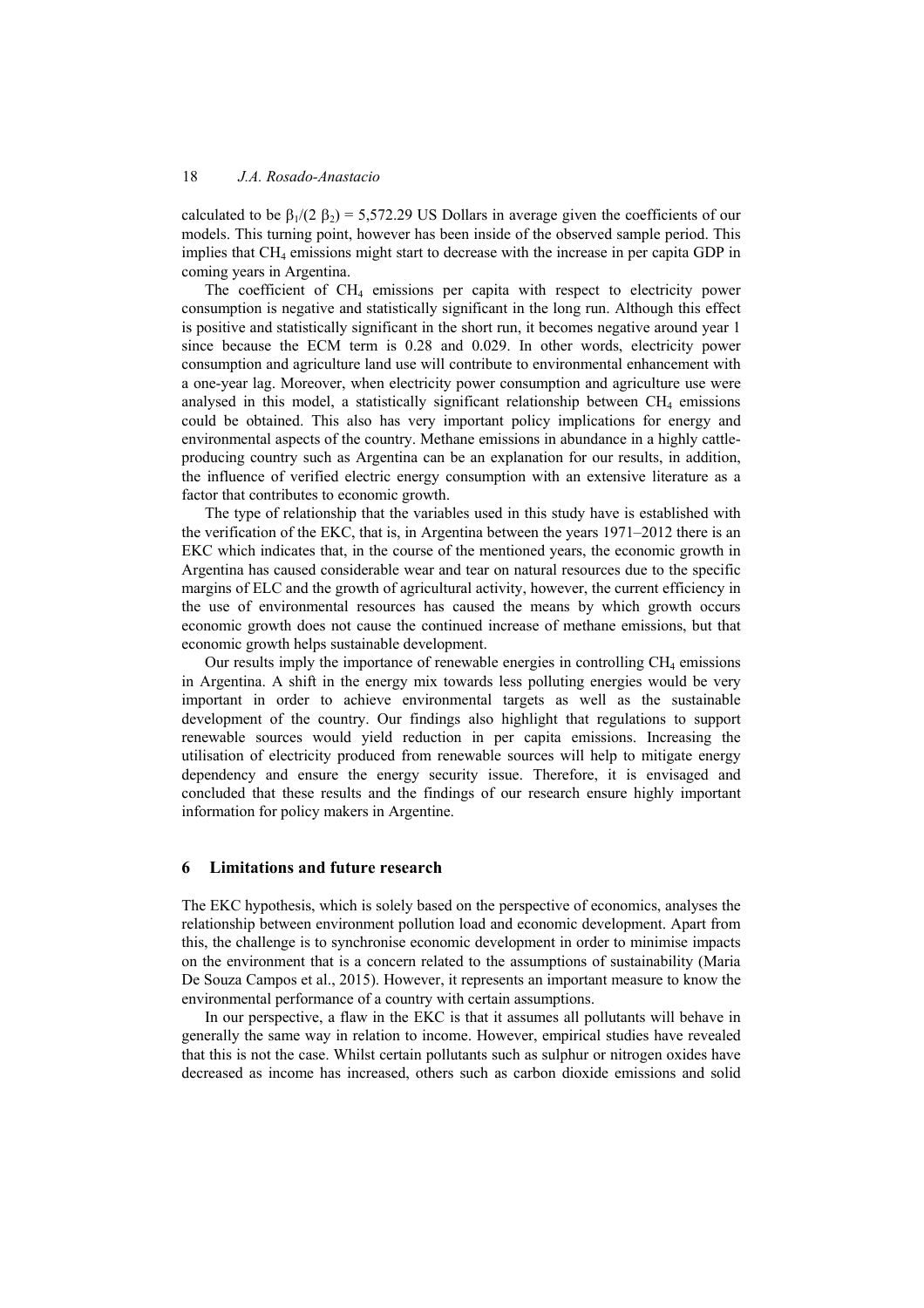waste have increased (Stern et al., 1996). Therefore, it can be plausible that the EKC cannot be validated in Argentina with the use of other polluting gases as a dependent variable, a fact that represents an obstacle to this investigation but motivates that this question be covered by future researchers.

It should also be considered that the environmental behaviour in the different regions of Argentina is obviously different, therefore besides national level, there is immense need of formulating regional policies to curb the GHG emissions. A good example is the approach used by Serrano et al. (2015) that examines the economic relationship between income inequality and environmental degradation with panel data in the Brazilian states using the ordinary least squares – OLS, considering the fuzzy set theory. Because the estimate for each state can give a general perspective of the regions to which control and possible government assistance should be directed.

The research challenge now is to revisit some of the issues addressed earlier in the EKC literature using the new decomposition models and rigorous panel data and time series statistics.

The fact that the EKC is validated in this document does not mean that there cannot be another specification later that models the relationship between economic growth and methane emissions, so the validation of different specifications can be a challenge for future research, as well as they can motivate different decisions in the scope of the Argentine economy.

### **References**

- Alam, M.M., Murad, M.W., Noman, A.H.M. and Ozturk, I. (2016) 'Relationships among carbon emissions, economic growth, energy consumption and population growth: testing environmental Kuznets curve hypothesis for Brazil, China, India and Indonesia', *Ecological Indicators*, Vol. 70, November, 466–79, Elsevier, DOI:10.1016/J.ECOLIND.2016.06.043.
- Alley, R.B., Marotzke, J., Nordhaus, W.D., Overpeck, J.T., Peteet, D.M., Pielke, R.A., Pierrehumbert, R.T. et al. (2003) 'Abrupt climate change', *Science*, Vol. 299, No. 5615 [online] http://science.sciencemag.org/content/299/5615/2005 (accessed 9 March 2017).
- Al-mulali, U., Fereidouni, H.G. and Lee, J.Y.M. (2014) 'Electricity consumption from renewable and non-renewable sources and economic growth: evidence from Latin American Countries', *Renewable and Sustainable Energy Reviews*, February, Vol. 30, pp.290–98, DOI:10.1016/ j.rser.2013.10.006.
- Benavides, M., Ovalle, K., Torres, C. and Vinces, T. (2017) 'Economic growth, renewable energy and methane emissions: is there an environmental Kuznets curve in Austria?', *International Journal of Energy Economics and Policy*, Vol. 7, No. 71, pp.259–67.
- Berra, G. and Finster, L. (2003) 'Influencia de La Ganadería Argentina: Emisión de Gases de Efecto Invernadero', *Instituto de Patobiología* [online] http://www.produccion-animal.com.ar/ sustentabilidad/25-emision\_gases.pdf (accessed 28 March 2017).
- Bildirici, M.E. and Kayıkçı, F. (2012) 'Economic growth and electricity consumption in former soviet republics', *Energy Economics*, Vol. 34, No. 3, pp.747–53, DOI:10.1016/j.eneco.2012. 02.010.
- Bölük, G. and Mert, M. (2015) 'The renewable energy, growth and environmental Kuznets curve in Turkey: an ARDL approach', *Renewable and Sustainable Energy Reviews*, December, Vol. 52, pp.587–95, Pergamon, DOI:10.1016/J.RSER.2015.07.138.
- Borensztein, E., De Gregorio, J. and Lee, J-W. (1998) 'How does foreign direct investment affect economic growth?', J*ournal of International Economics*, Vol. 45, No. 1, pp.115–35, DOI:10.1016/S0022-1996(97)00033-0.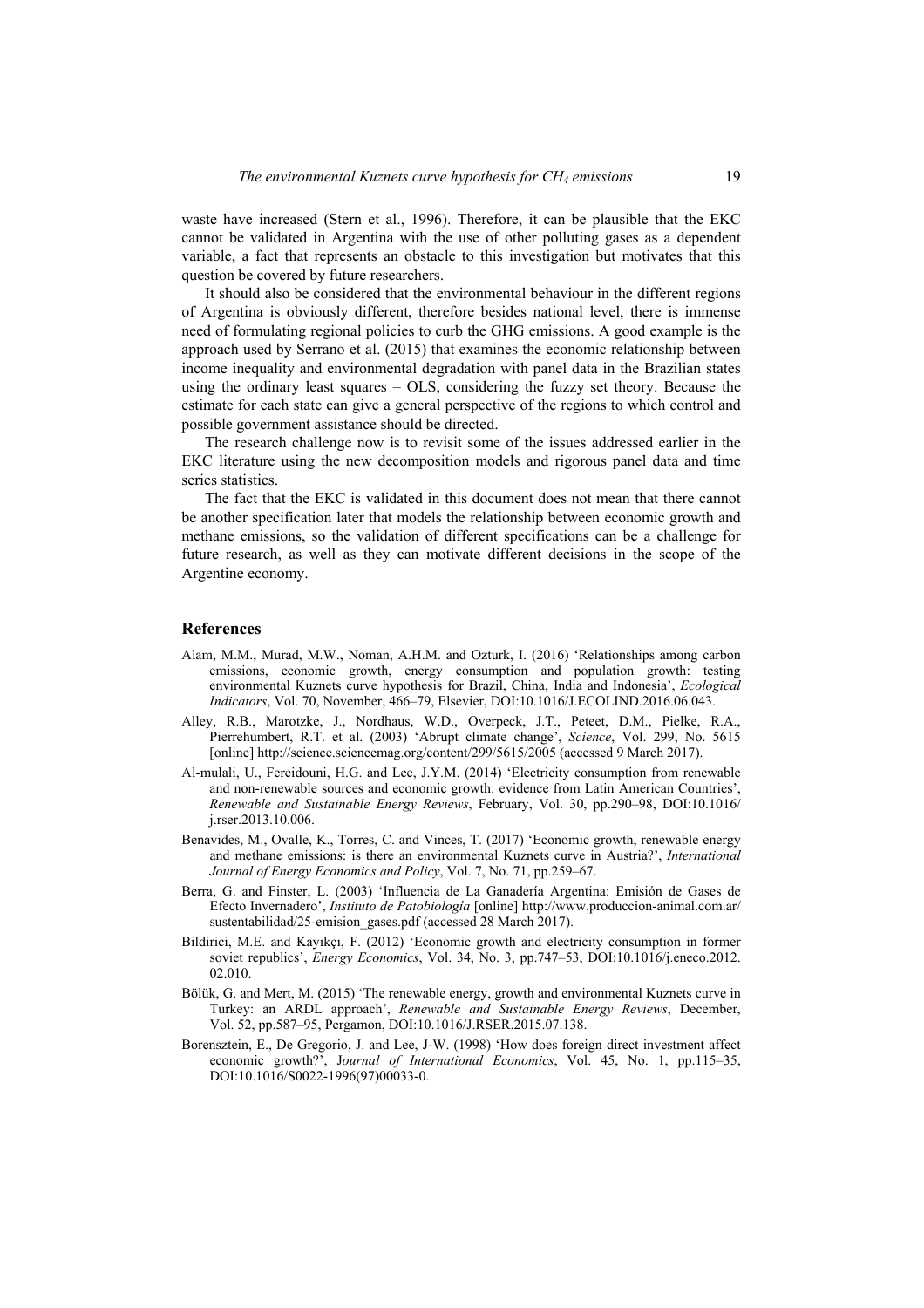- Boutabba, M.A. (2014) 'The impact of financial development, income, energy and trade on carbon emissions: evidence from the Indian economy', *Economic Modelling*, June, Vol. 40, pp.33–41, DOI:10.1016/j.econmod.2014.03.005.
- Bouznit, M. and Pablo-Romero, M.D.P. (2016) 'CO2 emission and economic growth in Algeria', *Energy Policy*, September, Vol. 96, pp.93–104, DOI:10.1016/j.enpol.2016.05.036.
- Brown, R.L., Durbin, J. and Evans, J.M. (1975) 'Techniques for testing the constancy of regression relationships over time', *Journal of the Royal Statistical Society*, *Series B (Methodological)*, Wiley Royal Statistical Society, DOI:10.2307/2984889.
- CAIT Climate Data Explorer (2017) *GHG Emissions. World Resources Institute* [online] http://cait.wri.org/ (accessed 28 March 2017).
- Cameron, S. (1994) 'A review of the econometric evidence on the effects of capital punishment', *The Journal of Socio-Economics*, Vol. 23, Nos. 1–2, pp.197–214, DOI:10.1016/1053- 5357(94)90027-2.
- Diao, X. (2010) 'Economic importance of agriculture for sustainable development and poverty reduction: findings from a case study of Ghana', *OECD Headquarters*, http://www.oecd.org/agriculture/agricultural-policies/46341169.pdf.
- Dickey, D.A. and Fuller, W.A. (1979a) 'Distribution of the estimators for autoregressive time series with a unit root', *Journal of the American Statistical Association*, Vol. 74, No. 366a, pp.427–31, Taylor & Francis, DOI:10.1080/01621459.1979.10482531.
- Dickey, D.A. and Fuller, W.A. (1979b) 'Distribution of the estimators for autoregressive time series with a unit root', *Journal of the American Statistical Association*, Vol. 74, No. 366, p.427, Taylor & Francis Ltd. American Statistical Association, DOI:10.2307/2286348.
- Dickey, D.A. and Fuller, W.A. (1981) 'Likelihood ratio statistics for autoregressive time series with a unit root', *Econometrica*, Vol. 49, No. 4, p.1057, The Econometric Society, DOI:10.2307/1912517.
- Ehrlich, I. (1996) 'Crime, punishment, and the market for offenses', *Journal of Economic Perspectives*, Vol. 10, No. 1, pp.43–67, DOI:10.1257/jep.10.1.43.
- Engle, R.F. and Granger, C.W.J. (1987) 'Co-integration and error correction: representation, estimation, and testing', *Econometrica*, Vol. 55, No. 2, pp.251–276 [online] http://links.jstor.org/sici?sici=00129682%28198703%2955%3A2%3C251%3ACAECRE%3E 2.0.CO%3B2-T (accessed 24 March 2017).
- FAO (2016) 'Rice market monitor', in *Trade and Markets Division*, Food and Agriculture Organization of the United Nations, April, Rome [online] http://www.fao.org/fileadmin/ templates/est/COMM\_MARKETS\_MONITORING/Rice/Iages/RMM/RMM\_APR16.pdf (accessed 23 March 2017).
- Golam Ahamad, M., and Nazrul Islam, A.K.M. (2011) 'Electricity consumption and economic growth nexus in Bangladesh: revisited evidences', *Energy Policy*, Vol. 39, No. 10, pp.6145–50, DOI:10.1016/j.enpol.2011.07.014.
- Ho, C-Y. and Siu, K.W. (2007) 'A dynamic equilibrium of electricity consumption and GDP in Hong Kong: an empirical investigation', *Energy Policy*, Vol. 35, No. 4, pp.2507–2513, DOI:10.1016/j.enpol.2006.09.018.
- Hu, J.-L. and Lin, C-H. (2008) 'Disaggregated energy consumption and GDP in Taiwan: a threshold co-integration analysis', *Energy Economics*, Vol. 30, No. 5, pp.2342–2358, DOI:10.1016/j.eneco.2007.11.007.
- Iñigo-Carrera, V. (2017) 'Agricultural frontier and territory in northern Argentina: their advance and planning in the Province of Formosa', *Revista GeoPantanal*, Vol. 22, No. 1, pp.55–72 [online] http://seer.ufms.br/index.php/revgeo/article/viewFile/4914/3643 (accessed 23 March 2017).
- IPCC (2013) 'Evaluation of climate models', in *Climate Change 2013 – The Physical Science Basis*, edited by Intergovernmental Panel on Climate Change, pp.741–866, Cambridge, Cambridge University Press, DOI:10.1017/CBO9781107415324.020.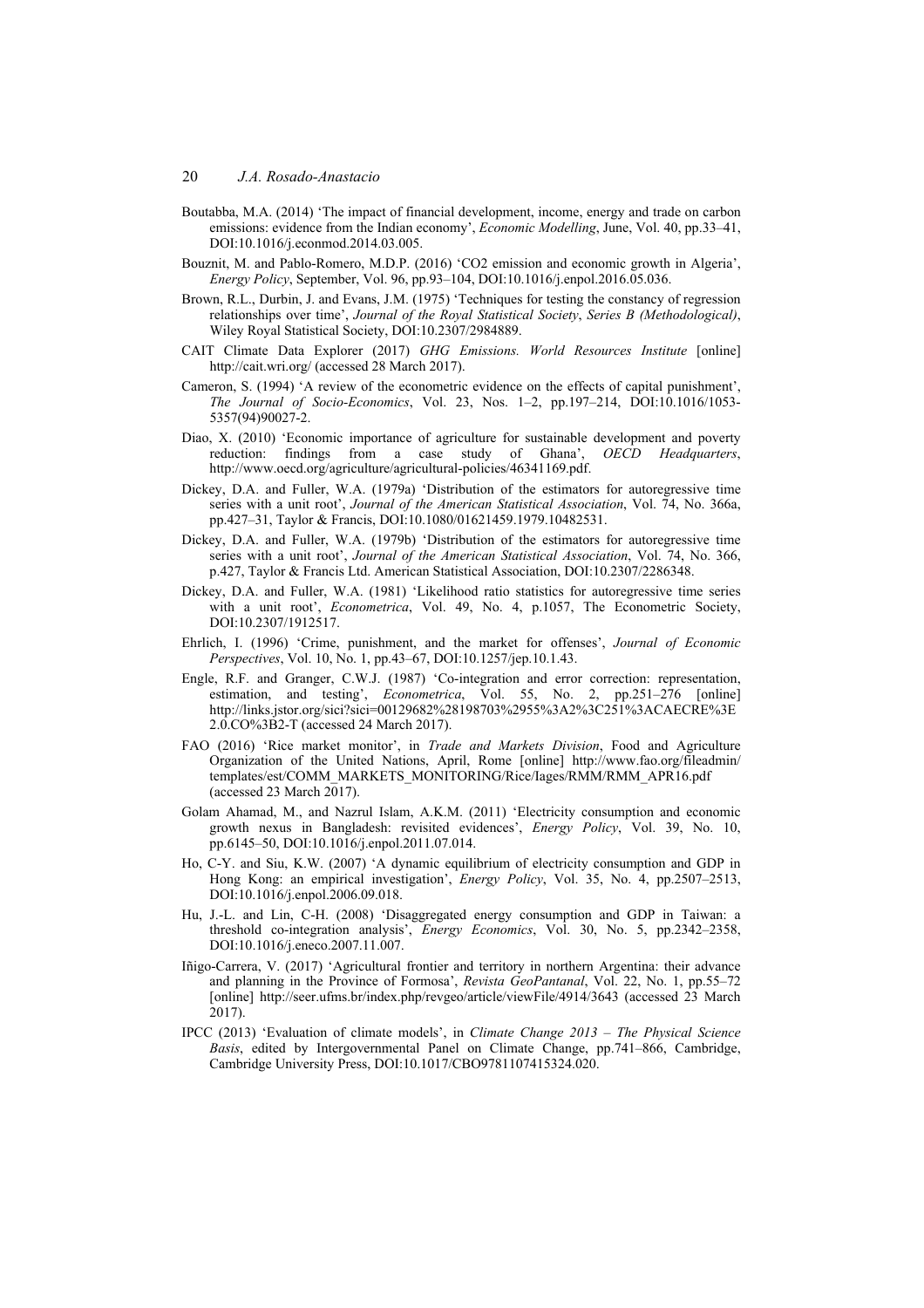- IPCC (2014) *Climate Change 2014: Mitigation of Climate Change: Working Group III Contribution to the Fifth Assessment Report of the Intergovernmental Panel on Climate Change*.
- Iyke, B.N. (2015) 'Electricity consumption and economic growth in nigeria: a revisit of the energy-growth debate', *Energy Economics*, Vol. 51, pp.166–76, DOI:10.1016/j.eneco.2015. 05.024.
- Jalil, A. and Mahmud, S.F. (2009) 'Environment Kuznets curve for CO2 emissions: a cointegration analysis for China', *Energy Policy*, Vol. 37, pp.5167–5172, DOI:10.1016/j.enpol.2009.07.044.
- Kao, C. and Chiang, M-H. (2001) 'On the Estimation and inference of a cointegrated regression in panel data', in pp.179–222, DOI:10.1016/S0731-9053(00)15007-8.
- Laurenceson, J. and Chai, C.H. (2003) *Financial Reform and Economic Development in China, Advances in Chinese Economic Studies Series*, E. Elgar, pp.8–16 [online] https://www.elgaronline.com/view/1840649887.xml (accessed 2 April 2017).
- Layson, S. (1983) 'Homicide and deterrence: another view of the Canadian time-series evidence', *The Canadian Journal of Economics*, Vol. 16, No. 1, p.52, Wiley Canadian Economics Association, DOI:10.2307/134975.
- Lütkepohl, H. (2006) 'Structural vector autoregressive analysis for cointegrated variables' *Allgemeines Statistisches Archiv*, Vol. 90, No. 1, pp.75–88, Springer-Verlag, DOI:10.1007/ s10182-006-0222-4.
- Maria De Souza Campos, L., Trierweiller, A.C., De Carvalho, D.N., Dos Santos, H.S., Severo Peixe, B.C. and Bornia, A.C. (2015) 'Selection process theoretical framework on environmental costs: an exploratory vision', *Latin American J. Management for Sustainable Development*, Vol. 2, No. 1, pp.47–63 [online] http://www.inderscience.com/storage/ f312510691284117.pdf (accessed 10 November 2017).
- Masih, A.M.M. and Masih, R. (1997) 'On the temporal causal relationship between energy consumption, real income, and prices: some new evidence from Asian-energy dependent NICs based on a multivariate cointegration/vector error-correction approach', *Journal of Policy Modeling*, Vol. 19, No. 4, pp.417–40, DOI:10.1016/S0161-8938(96)00063-4.
- Mosier, A., Kroeze, C., Nevison, C., Oenema, O., Seitzinger, S. and Van Cleemput, O. (1998) 'Closing the global N2O budget: nitrous oxide emissions through the agricultural nitrogen cycle OECD/IPCC/IEA phase II development of IPCC guidelines for national greenhouse gas inventory methodology', *Nutrient Cycling in Agroecosystems*, Vol. 52, pp.225–48 [online] https://pubag.nal.usda.gov/pubag/downloadPDF.xhtml?id=15101&content=PDF (accessed 11 July  $2017$ ).
- Narayan, P.K. (2005) 'The saving and investment nexus for China: evidence from cointegration tests', *Applied Economics*, Vol. 37, No. 17, pp.1979–1990, Taylor & Francis Group, DOI:10.1080/00036840500278103.
- Narayan, P.K. and Narayan, S. (2010) 'Carbon dioxide emissions and economic growth: panel data evidence from developing countries', *Energy Policy*, Vol. 38, No. 1, pp.661–66, Elsevier, DOI:10.1016/J.ENPOL.2009.09.005.
- Narayan, P.K. and Prasad, A. (2008) 'Electricity consumption-real GDP causality nexus: evidence from a bootstrapped causality test for 30 OECD countries', *Energy Policy*, Vol. 36, No. 2, pp.910–18, DOI:10.1016/j.enpol.2007.10.017.
- Obschatko, E., Kindgard, A. and Basualdo, A. (2015) 'Cambio Climático Y Agricultura En La Argentina: Aspectos Institucionales Y Redes de Información Para La Formulación de Políticas | Instituto Interamericano de Cooperación Para La Agricultura', *Instituto Interamericano de Cooperación Para La Agricultura* [online] https://pubag.nal.usda.gov/pubag/downloadPDF. xhtml?id=15101&content=PDF (accessed 11 July 2017).
- Ouattara, B. (2004) 'The impact of project aid and program aid inflows on domestic savings: a case study of Côte d'Ivoire', in *Centre for the Study of African Economies Conference on Growth, Poverty Reduction and Human Development in Africa* [online] http://www.csae.ox.ac.uk/ conferences/2004-GPRaHDiA/papers/1m-Ouattar-CSAE2004.pdf (accessed 2 April 2017).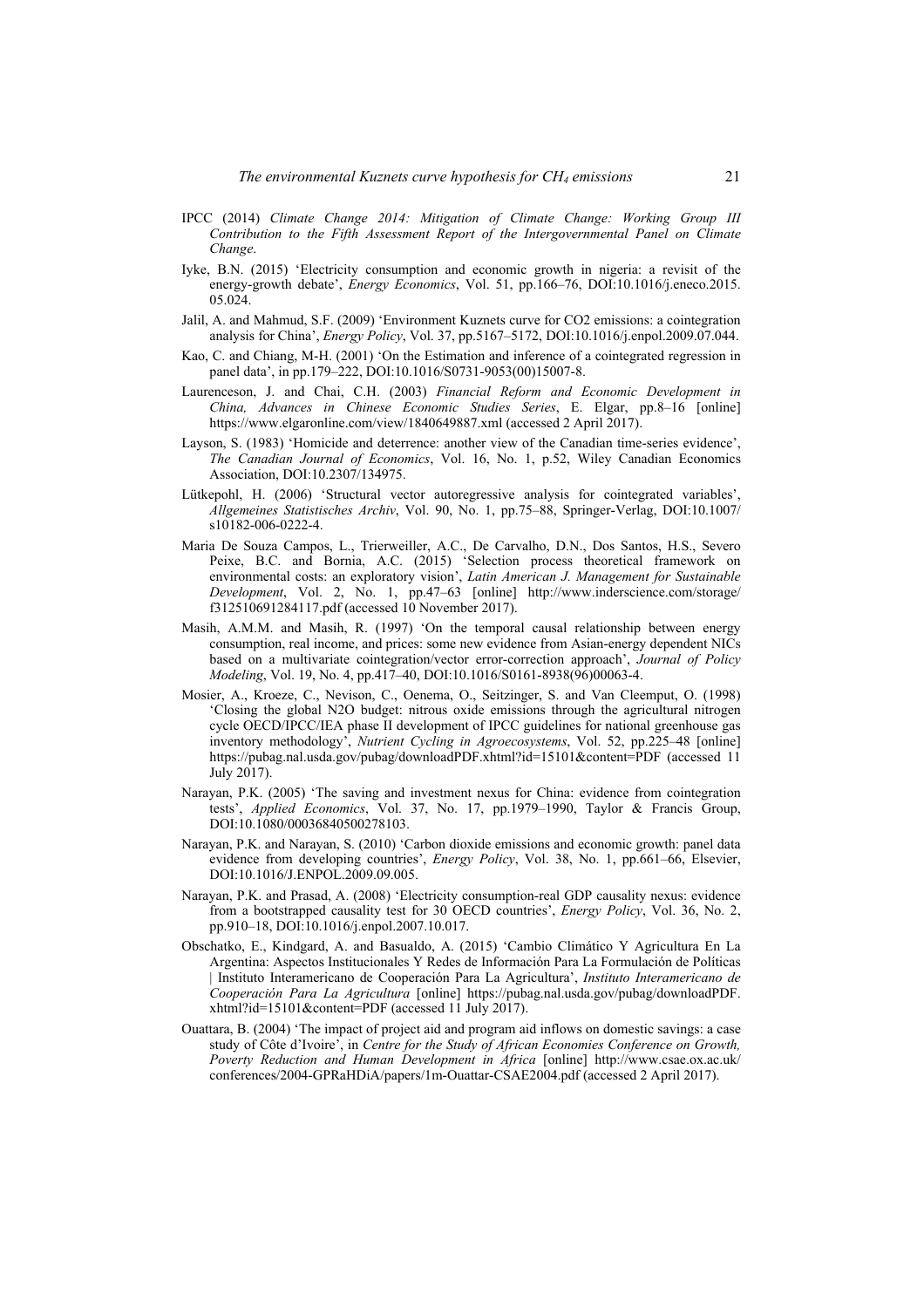- PEA (2010) *Agri-Food and Agribusiness Strategic Plan* [online] http://www.climatepolicydatabase.org/index.php?title=Federal\_Agri-Food\_and\_Agribusiness\_Strategic\_Plan\_and\_Participative\_Argentina\_2010 (accessed 2 April 2017).
- Pesaran, H.H. and Shin, Y. (1998) 'Generalized impulse response analysis in linear multivariate models', *Economics Letters*, Vol. 58, No. 1, pp.17–29, DOI:10.1016/S0165-1765(97)00214-0.
- Pesaran, M.H., Shin, Y. and Smith, R.J. (2001) 'Bounds testing approaches to the analysis of level relationships', *Journal of Applied Econometrics*, Vol. 16, No. 3, pp.289–326, John Wiley & Sons, Ltd., DOI:10.1002/jae.616.
- Phillips, P.C.B. (1995) 'Fully modified least squares and vector autoregression', *Econometrica*, Vol. 63, No. 5, p.1023, The Econometric Society, DOI:10.2307/2171721.
- Philllips, P., Peter, C. and Perron, P. (1988) 'Testing for a unit root in time series regression', *Biometrika*, Vol. 75, No. 2, pp.335–346, Oxford University Press, DOI:10.1093/biomet/ 75.2.335.
- Rosado, J. (2017) 'Economic growth, CO2 emissions and electric consumption: is there an environmental Kuznets curve? An empirical study for North America countries', *International Journal of Energy Economics and Policy*, Vol. 7, No. 2, pp.65–71 [online] http://www.econjournals.com/index.php/ijeep/article/view/4068 (accessed 10 November 2017).
- Rosado, J.A. and Sánchez, M.I.A. (2017) 'The influence of economic growth and electric consumption on pollution in South America countries', *International Journal of Energy Economics and Policy*, Vol. 7, No. 3, pp.121–126 [online] http://www.econjournals.com/ index.php/ijeep/article/view/4450/3000 (accessed 10 November 2017).
- Saboori, B. and Sulaiman, J. (2013) 'Environmental degradation, economic growth and energy consumption: evidence of the environmental Kuznets curve in Malaysia', *Energy Policy*, September, Vol. 60, pp.892–905, DOI:10.1016/j.enpol.2013.05.099.
- Secretaría de Ambiente y Desarrollo Sustentable (2017) *Informe Sobre El Estado Del Ambiente* [online] http://ambiente.gob.ar/ (accessed 9 November 2017).
- Serrano, L.M., André, V.A.S. and da Cunha Oliveira Neto, J.C. (2015) 'Income inequality and environmental degradation: estimates with panel data in Brazilian states', *J. Management for Sustainable Development*, Vol. 2, No. 1, pp.36–46 [online] http://www.inderscience.com/ storage/f121051238496711.pdf (accessed 10 November 2017).
- Shahbaz, M., Khraief, N., Uddin, G.S. and Ozturk, I. (2014) 'Environmental Kuznets curve in an open economy: a bounds testing and causality analysis for Tunisia', *Renewable and Sustainable Energy Reviews*, June, Vol. 34, pp.325–36, DOI:10.1016/j.rser.2014.03.022.
- Soytas, U. and Sariab, R. (2009) 'Energy consumption, economic growth, and carbon emissions: challenges faced by an EU candidate member', *Ecological Economics*, Vol. 68, No. 6, pp.1667–75, Elsevier, DOI:10.1016/J.ECOLECON.2007.06.014.
- Stern, D.I., Common, M.S. and Barbier, E.B. (1996) 'Economic growth and environmental degradation: the environmental Kuznets curve and sustainable development', *World Development*, Vol. 24, No. 7, pp.1151–60, DOI:10.1016/0305-750X(96)00032-0.
- Stock, J.H. and Watson, M.W. (1993) 'A simple estimator of cointegrating vectors in higher order integrated systems', *Econometrica*, Vol. 61, No. 4, p.783, The Econometric Society, DOI:10.2307/2951763.
- Sulaiman, J., Azman, A. and Saboori, B. (2013) 'The potential of renewable energy: using the environmental Kuznets curve model', *American Journal of Environmental Sciences*, Vol. 9, No. 2, pp.103–12, Science Publications, DOI:10.3844/ajessp.2013.103.112.
- United States Environmental Protection Agency (2017) *Overview of Greenhouse Gases* [online] https://www.epa.gov/ghgemissions/overview-greenhouse-gases#nitrous-oxide (accessed 2 April 2017).